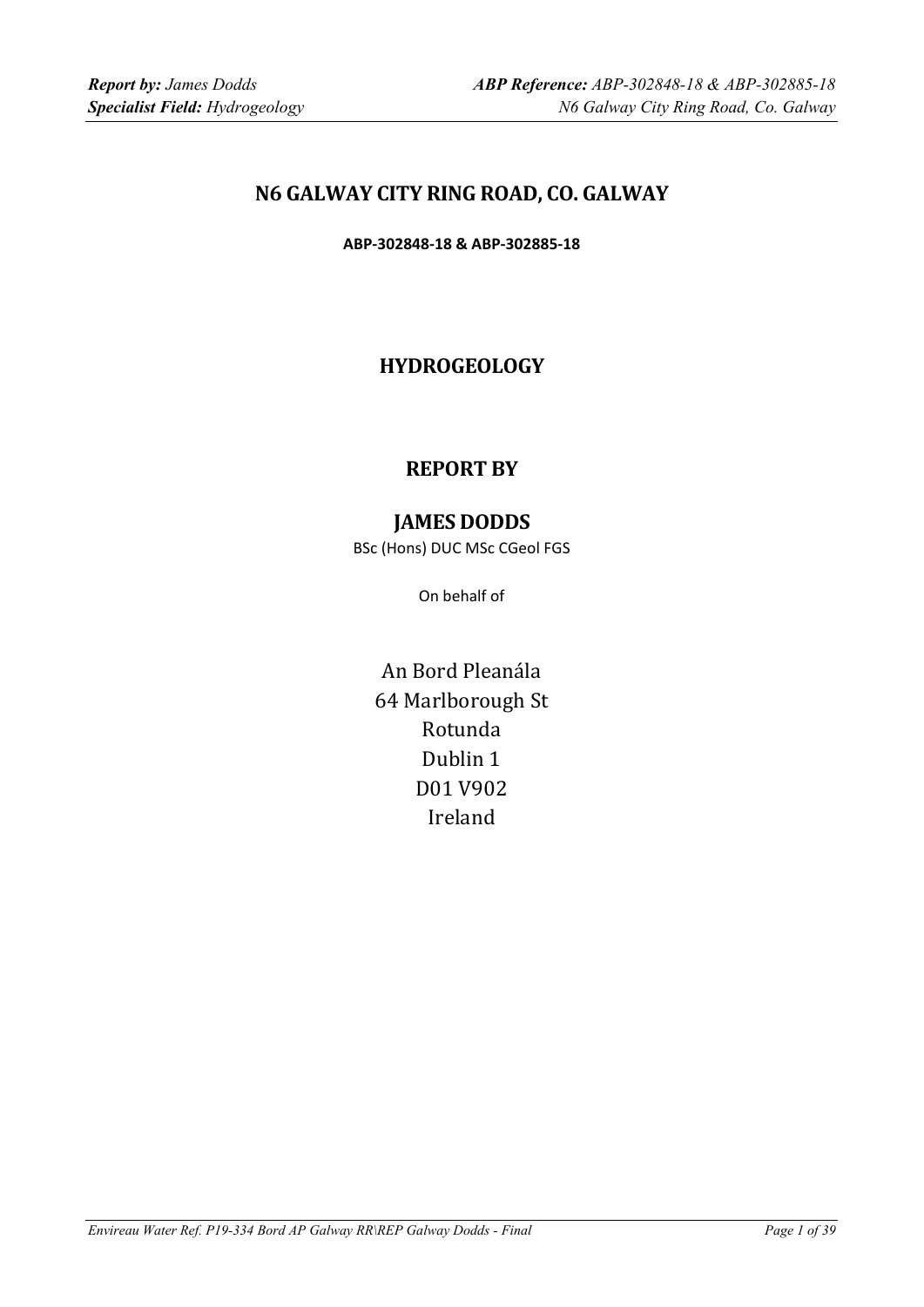# **CONTENTS**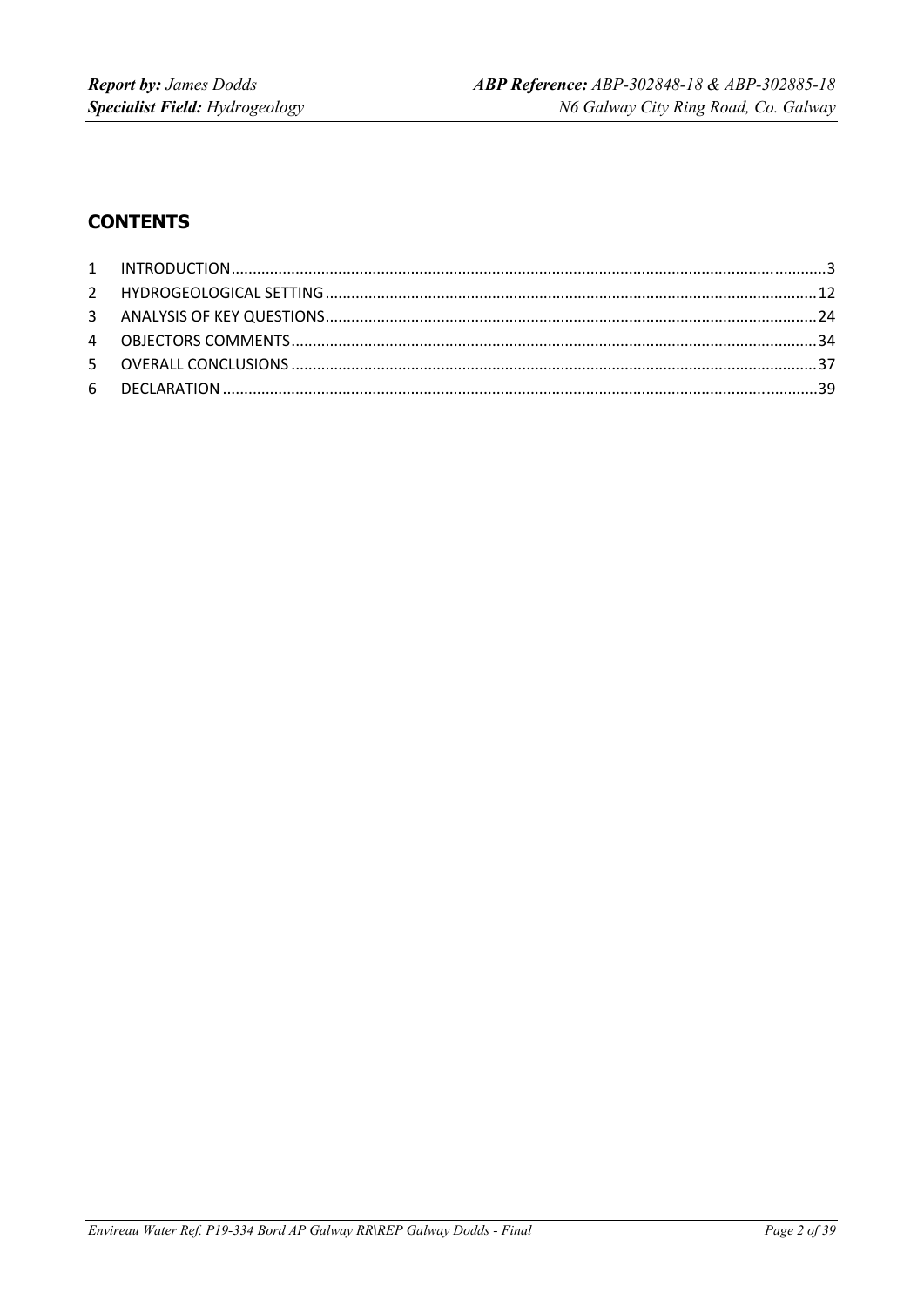## **1 INTRODUCTION**

- 1.1 My name is James Dodds and I am a UK Chartered Geologist specialising in Hydrogeology and Water Management. I hold a BSc (Honours) Degree in Geology from the University of London, a Diploma in Hydrogeology from University College London (DUC) and a MSc Degree in Hydrogeology from the University of London, which I gained in 1986. I am a Fellow of the Geological Society of London and gained Chartered Status from that body in 1992. My Fellowship number is 1001807.
- 1.2 I have been working as a Consultant Hydrogeologist since 1987, gaining experience over the last 34 years in natural water related issues, in many parts of the world and in many different geological and topographical terrains. I have experience and expertise in karst hydrogeology and development in karst terrains. I worked on a large project in Ireland between 1992 and 1997, being based there for about two years in total, between those dates.

#### **Background**

- 1.3 The proposed development is for a Motorway Scheme and a Protected Road Scheme. It is referred to as the N6 Galway City Ring Road. The proposed road development is generally routed around the outskirts of Galway City extending from the R336 west of Bearna in the west, to the new N6/M6 motorway at Briarhill in the east.
- 1.4 In summary, the development or scheme comprises:
	- Approximately 5.6km of single carriageway (Protected Road)
	- Approximately 11.9km of dual carriageway (Motorway)
	- A bridge over the River Corrib
	- Two viaducts one traversing NUIG Sporting Campus and the other across non‐designated priority Annex I habitat at Menlough
	- Two tunnels one beneath the Lough Corrib cSAC near Lackagh Quarry, and the other under part of the Galway Racecourse as well as tunnel maintenance buildings
	- Four main Link Roads at N59 Link Road North, N59 Link Road South, Parkmore Link Road and City North Business Park Link
	- Side Roads, junctions, roundabouts, pedestrian and cyclist facilities, lighting, fencing and noise barriers
	- 10 underbridges and 7 overbridges
	- Culverts and underpasses
	- 29 Gantry Signs
	- Drainage works
	- Attenuation ponds
	- Diversions of utilities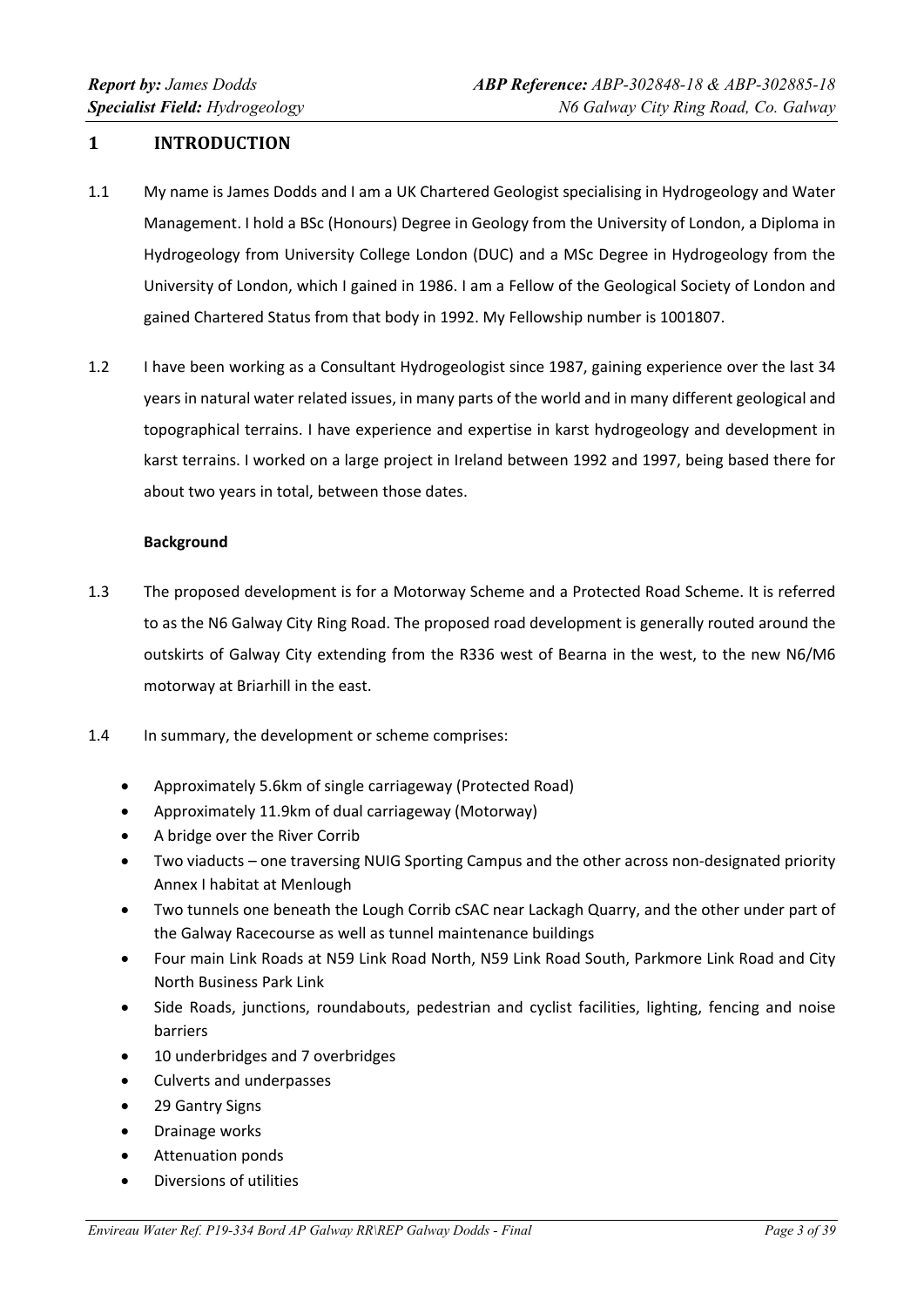- Demolition of 44 residential properties and acquisition of 10
- Demolition of 2 industrial properties (1 comprising 4 buildings)
- Demolition of 2 commercial properties
- Acquisition of 17 farm buildings and modifications/revoking planning permissions
- Demolition of one protected structure
- Environmental measures including lands north of Menlo Castle to provide an enhancement of the core foraging habitat for the Lesser Horseshoe bat known to roost at Menlo Castle, and all other associated works
- Temporary site compounds
- Landscaping works
- Material Deposition Areas
- Utilities and services diversion works, and
- Associated works on lands.
- 1.5 With respect to planning history, a previous scheme known as the Galway City Outer Bypass (GCOB), was submitted for approval to An Bord Pleanála (the Board) on the 1st December 2006. The Board granted approval for the eastern part of the scheme on 28th November 2008. The Board was not satisfied that the part of the proposed road development between the N59 Moycullen Road and the R336 Road would not be prejudicial to the preservation of the Tonabrocky bog habitat or that significant adverse effects would not be avoidable or could not be avoided by an alternative route and considered this part of the route to be contrary to sustainable development.
- 1.6 Following a judicial review of the Board's decision on the basis that the Board erred in its interpretation of Article 6 of the Habitats Directive, the High Court upheld the Board's decision. A third party appealed this judgment to the Supreme Court who sought the opinion of the Court of Justice of the European Union (CJEU). The CJEU opinion delivered on the 11<sup>th</sup> April 2013 established that the loss of a small area of Priority Annex I habitat for which the Lough Corrib cSAC is selected would adversely affect the integrity of the cSAC and the provisions of Article 6(4) must apply in granting consent. Following this opinion, the Supreme Court quashed the earlier Board decision to grant approval of the eastern section of the GCOB under Article 6(3) of the Habitats Directive.
- 1.7 Following this decision and the Board's refusal to approve the western end of the project, the applicant decided to reassess the work to ensure all possible alternatives were investigated. The resulting project is the subject of these applications for approval now before the Board.
- 1.8 The current applications were submitted after pre-consultation with An Bord Pleanála.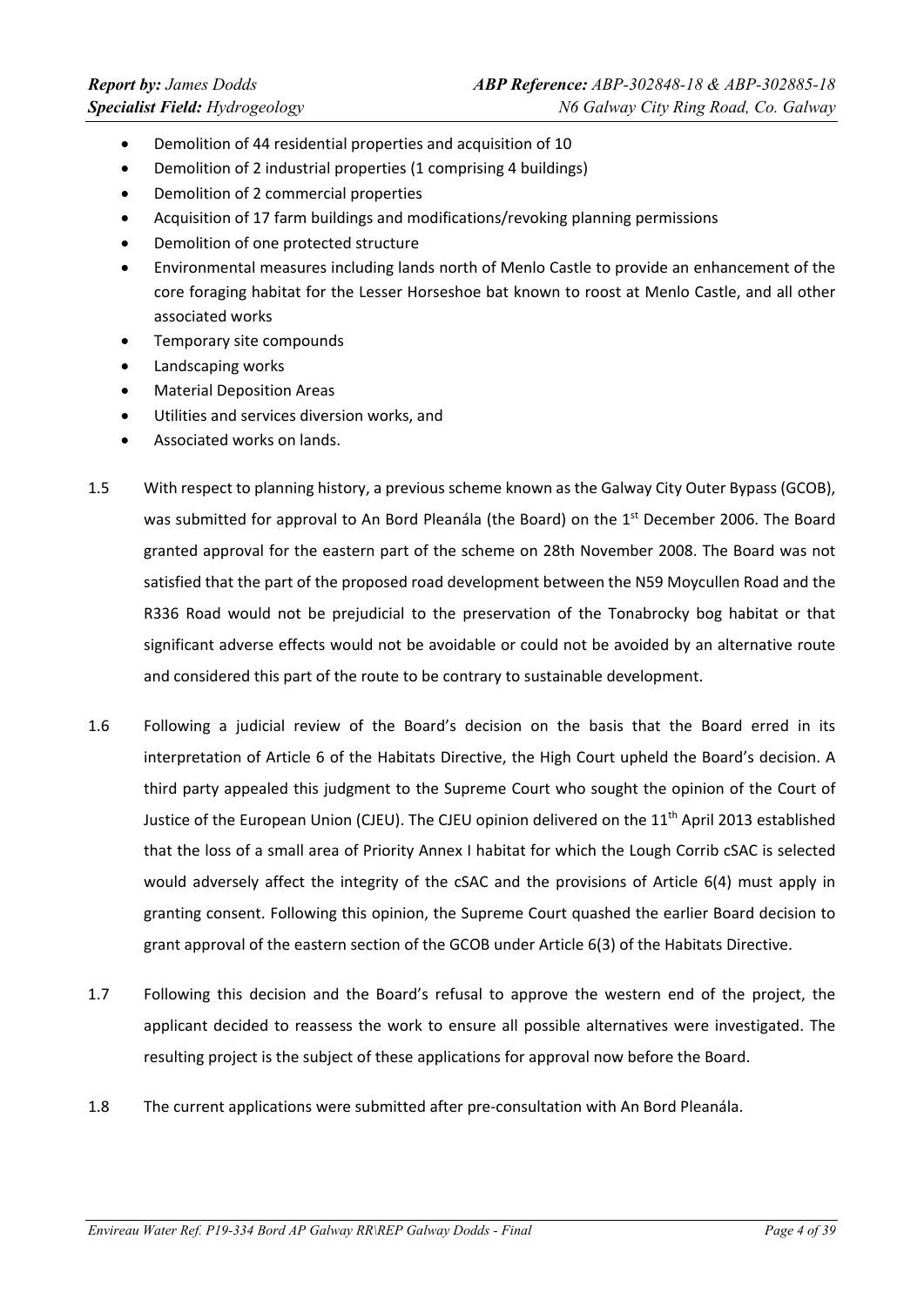#### **Role & Responsibilities**

- 1.9 My primary role is to advise on hydrogeological issues, based on a hydrogeological assessment undertaken as part of the submitted Environmental Impact Assessment Report (EIAR) and as part of the Natura Impact Assessment Statement (NIS), both of which are supported by a substantial number of appendices, maps and specific studies.
- 1.10 An Ecologist, Dr. Richard Arnold, was also appointed to assist with the assessment of the application and I have liaised with him, particularly with respect to assessing the impact of the various elements of the road (tunnel, Material Deposition Areas, over bridges, road surface, drainage system/discharge points) with respect to the water flow pathways through the limestone and potential effect on Ground Water Dependent Terrestrial Ecosystems (GWDTE).
- 1.11 The specific requirements of the role (my brief) are set out as follows:
	- Review and consider the relevant documentation and observations submitted by the applicant, prescribed bodies and third parties at allstages of the process, focussing particularly on the relevant sections of the EIAR (with particular reference to Chapters 8, 9, 10 and 11, and associated figures and appendices), as well as the NIS and associated figures and appendices.
	- Liaise with the Ecologist in relation to GWDTE.
	- Carry out a site visit(s).
	- Attend relevant modules of the oral hearing (as advised by the Inspector), including questioning participants or seeking clarification of relevant issues as agreed with the Inspector.
	- Prepare and submit a report (this report) and make recommendations on:
		- a. the adequacy and robustness of the methodology used in the EIAR and NIS of the hydrogeological impact of the project, and the baseline information;
		- b. the likely impacts of the proposed development on the hydrogeology of the area, having regard to GWDTE, EIA, Habitats and Birds Directives.
		- c. the appropriateness of the responses and solutions proposed;
		- d. the report shall also contain advice on proposed mitigation measures, and on any additional mitigation measures and/or conditions considered necessary; and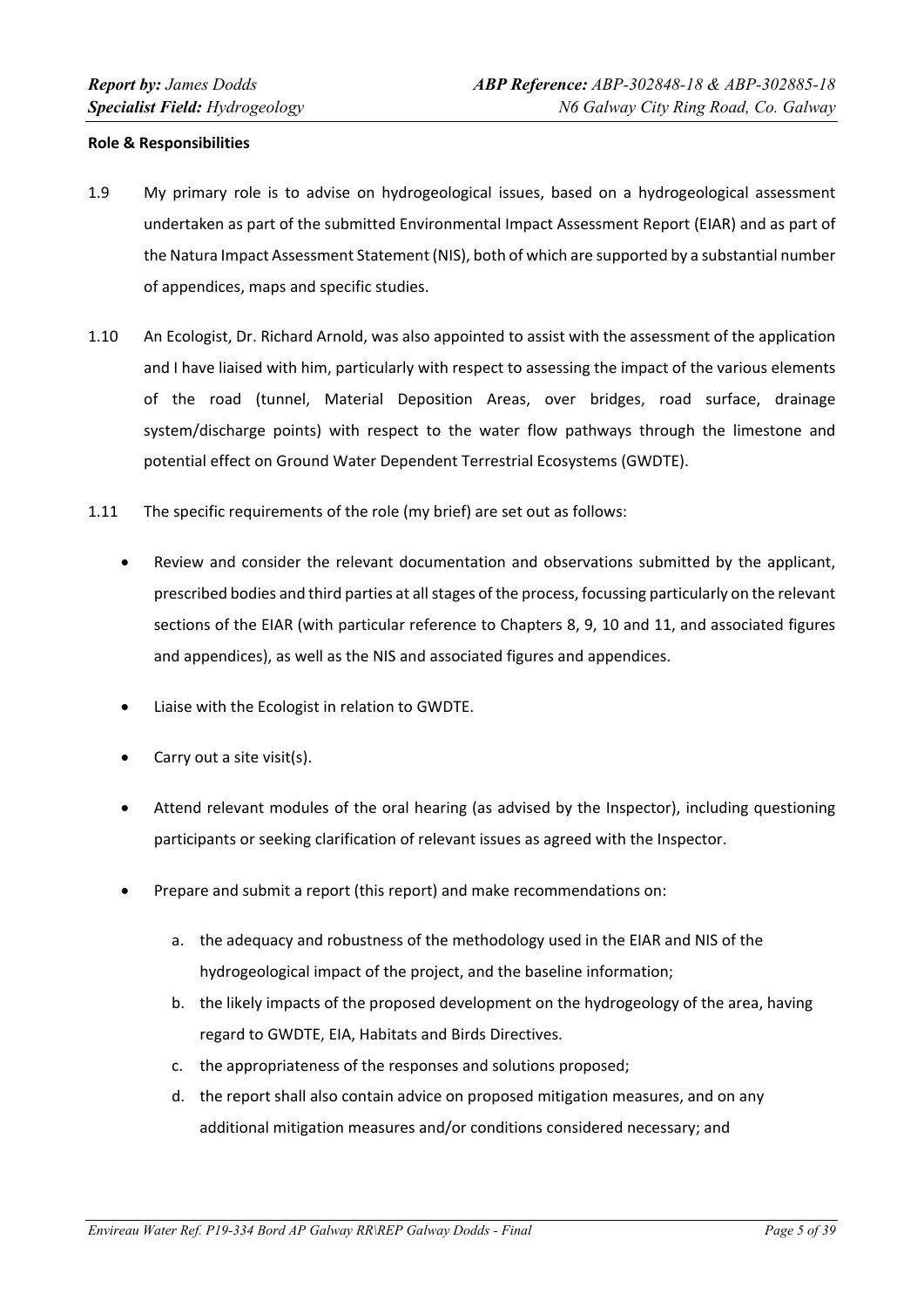e. the report shall include a clear recommendation regarding consent for the development from a hydrogeological perspective including relevant conditions or reasons for refusal as appropriate.

#### **Tasks Completed**

- 1.12 To perform my brief, I undertook the following tasks:
	- Review of documentation, provided to me by An Bord Pleanála, in both hard copy and digital format.
	- Development of preliminary overview and identification of items requiring clarification.
	- Site visit on 30<sup>th</sup> and 31<sup>st</sup> January 2020, to carry out a general visual assessment of the topography and setting of the proposed development, and to visit specific key features on foot, where appropriate. During part of the site visit I was accompanied by Niall Haverty (Planning Inspector).
	- Attendance at Oral Hearing, G Hotel, Galway on the following dates  $17<sup>th</sup>$  to  $21<sup>st</sup>$  February 2020;  $24<sup>th</sup>$  to 26<sup>th</sup> February 2020; and 10<sup>th</sup> to 11<sup>th</sup> March 2020.
	- Preparation of this report.

#### **Key Questions Addressed in my Assessment**

- 1.13 Having reviewed the documentation and undertaken the site visit, I consider the following questions need to be addressed as part of my assessment.
	- A. Did the applicant and its advisors commission and undertake appropriate investigations to adequately define the baseline hydrogeological conditions?
	- B. Did the applicant and its advisors commission and undertake appropriate investigation and interpretation of the findings of these investigations to enable them to develop and present a robust conceptual model which demonstrates a sufficient understanding of the hydrogeological environment?
	- C. Based on the conceptual model, did the applicant and its advisors provide sufficient analysis to rule out any potential impacts derived from changes of water quantity and quality on the integrity/conservation objectives of Natura 2000 sites including the River Corrib, GWDTE and including consideration of any supporting aquatic habitats outside the Natura 2000 sites, such as Coolagh Lakes, beyond all reasonable scientific doubt?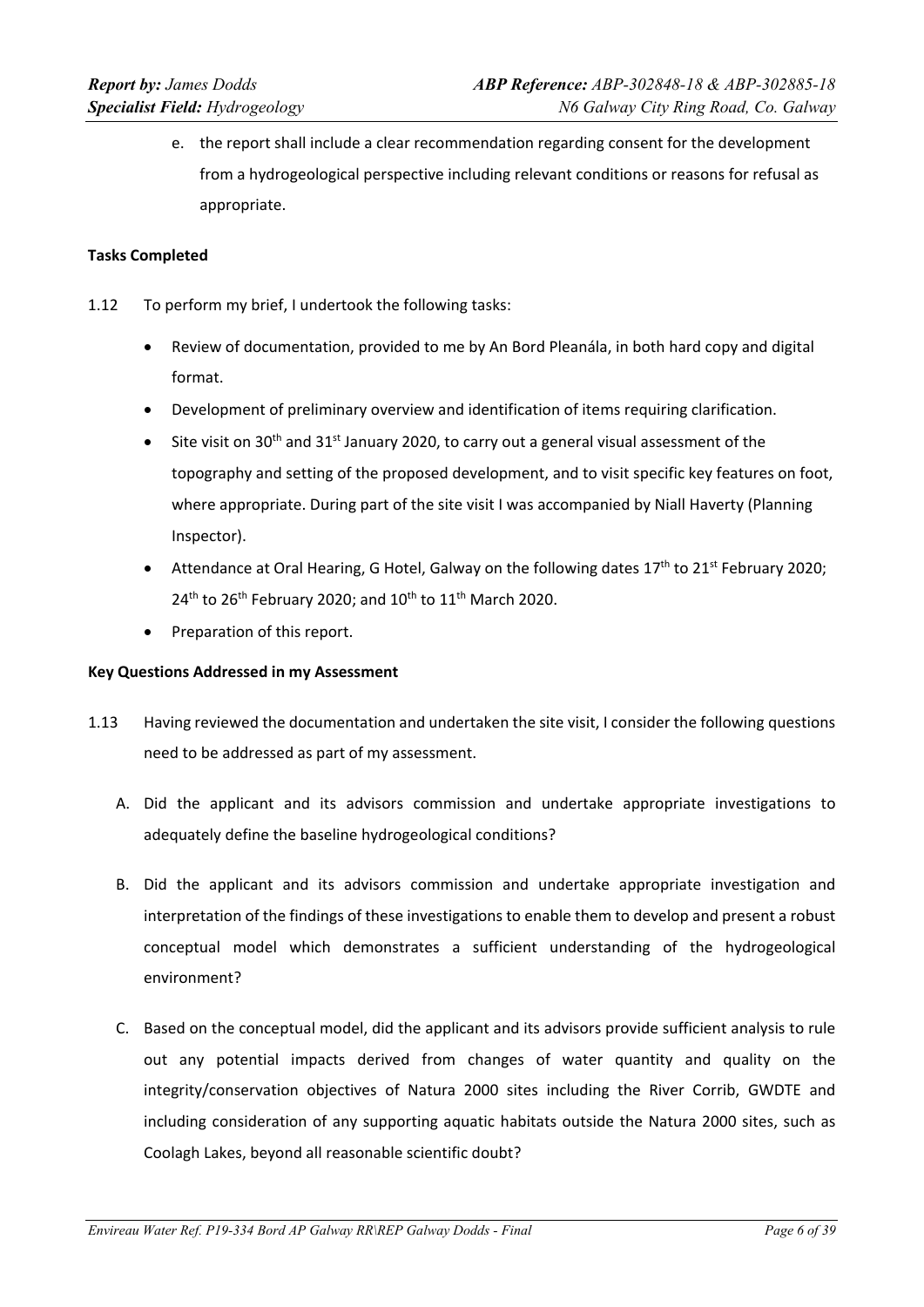- D. In the case of non-Natura 2000 sites, are the baseline conditions and potential impacts adequately described and are the mitigation proposals put forward justifiable and reasonable?
- E. Assuming that the mitigation proposals put forward are justifiable and reasonable, are there any residual risks despite the mitigation, and if so what degree of risk remains and if impacts occurred, would it be sufficient to undermine the conservation objectives for the river and the lakes (or any other GWDTE in the cSAC or surrounding area)?
- F. With respect to the screening assessment for the Appropriate Assessment is the applicant correct to screen out all but the Lough Corrib and Galway Bay Natura 2000 sites, or are there any impact pathways not considered that should have been?
- G. For the Environmental Impact Assessment (and to a lesser extent the Appropriate Assessment), in respect of bird populations also using Galway Bay and Lough Corrib, will there be a significant impact on water quality and in Ballindooley Lough and/or Moycollen Bogs, or other wet habitats such as wet heath?

# **Structure of this Proof of Evidence**

- 1.14 Section 2 of this reports presents a summary review the hydrogeological setting of the proposed development, the features that are potentially at risk, and the conceptual model described by the applicant.
- 1.15 Section 3 presents an analysis of the key questions posed above. I answer each question in turn at the end of each analysis.
- 1.16 Section 4 presents a discussion of the points raised by objectors which relate to my evidence.
- 1.17 Section 5 presents clear conclusions and a recommendation regarding consent for the development from a hydrogeological perspective including relevant conditions or reasons for refusal as appropriate.

#### **Submitted Reports**

1.18 The following reports, or parts of reports, have been reviewed as part of my analysis.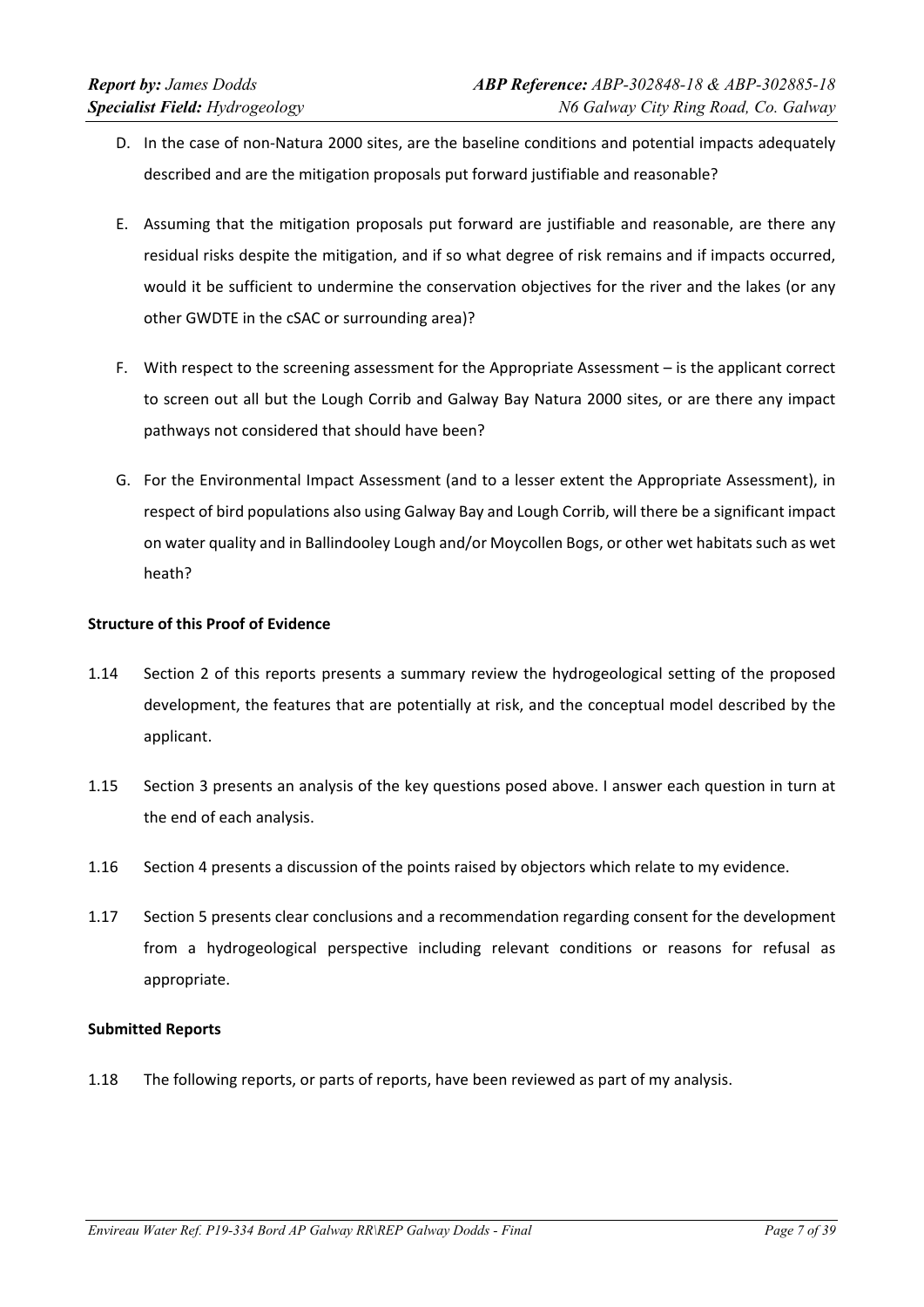| <b>Title</b>                           | <b>Reference</b>                                          | <b>Chapter</b>                    |  |
|----------------------------------------|-----------------------------------------------------------|-----------------------------------|--|
| <b>Environmental Impact Assessment</b> |                                                           | Volume 1 - Non Technical          |  |
| Report                                 |                                                           | Summary                           |  |
| N6 Galway City Ring Road               | GCOB-4.04-019   Issue 1   28                              | 10 Hydrogeology and Appendix      |  |
| <b>Environmental Impact Assessment</b> | September 2018   Arup                                     | A10                               |  |
| Report                                 |                                                           |                                   |  |
| N6 Galway City Ring Road               |                                                           |                                   |  |
| <b>Environmental Impact Assessment</b> | GCOB-4.04-019   Issue $1 \mid 28$                         | 11 Hydrology and Appendix A11     |  |
| Report                                 | September 2018   Arup                                     |                                   |  |
| N6 Galway City Ring Road               | GCOB-4.04-021   Issue $3 \mid 28$                         |                                   |  |
| Natura Impact Statement                | September 2018   Arup                                     | Volume 2 - Main report            |  |
| N6 Galway City Ring Road               | GCOB-4.04-021.2   Issue 3   26                            | Appendix A - Hydrogeology         |  |
| Natura Impact Statement                | <b>July 2018</b>                                          | <b>Assessment Report</b>          |  |
| N6 Galway City Ring Road               | GCOB-4-04-021.003   Issue 3   26                          | Appendix C - Construction         |  |
| Natura Impact Statement                | <b>July 2018</b>                                          | Environmental Management Plan     |  |
| N6 Galway City Ring Road               | GCOB-4.03-04.16   Issue $3 \mid 26$                       | Appendix F - Lackagh Tunnel       |  |
| Natura Impact Statement                | <b>July 2018</b>                                          | Report                            |  |
| <b>Statement of Evidence Responses</b> | Dr Leslie Brown & Catherine                               |                                   |  |
| to Hydrogeology                        | <b>Buckley</b>                                            |                                   |  |
| Objection/Submissions                  |                                                           |                                   |  |
| <b>Construction Environmental</b>      | GCOB-4-04-021.003   Issue $3 \mid 26$<br><b>July 2018</b> | Sediment, Erosion & Pollution     |  |
| Management Plan                        |                                                           | Control Plan (SEPCP)              |  |
|                                        |                                                           | Appendix C - Karst Protocol       |  |
| Request for Further Information        | GCRR-4.03-36.2-001   Issue 1   30                         | 4.12 Clarification of Groundwater |  |
| Response                               | August   Arup                                             | Impacts                           |  |

## **Additional Information and Corrigenda**

1.19 During the Oral Hearing a number of Corrigenda (Errata) and additional information reports were submitted. Those pertinent to this report are listed below, together with a comment on the content.

| <b>Title</b>                     | <b>Reference</b>                  | <b>Comment</b>                       |
|----------------------------------|-----------------------------------|--------------------------------------|
| Corrigendum                      | GCRR   Issue 1   21 February 2020 | Section 2 Hydrogeology,<br>with      |
|                                  | Arup                              | associated drawings                  |
| Corrigendum                      | GCRR   Issue 1   11 March 2020    | EIAR A.10.4 & A.10.6                 |
|                                  | Arup                              |                                      |
| to queries raised in<br>Response | GCRR 4.03.34 001<br>March<br>10   | Biodiversity;<br>Planning;           |
| Module 2 of the N6 Galway City   | 2020                              | Hydrogeology; Soils & Geology;       |
| Ring Road – Oral Hearing         |                                   | Engineering                          |
| Appendix D                       | Groundwater Monitoring            | Monitoring point locations, and      |
|                                  |                                   | groundwater level contours           |
| Appendix E                       | Hydrographs                       | Comparison between groundwater       |
|                                  |                                   | & surface water levels and recharge; |
|                                  |                                   | & cumulative rainfall                |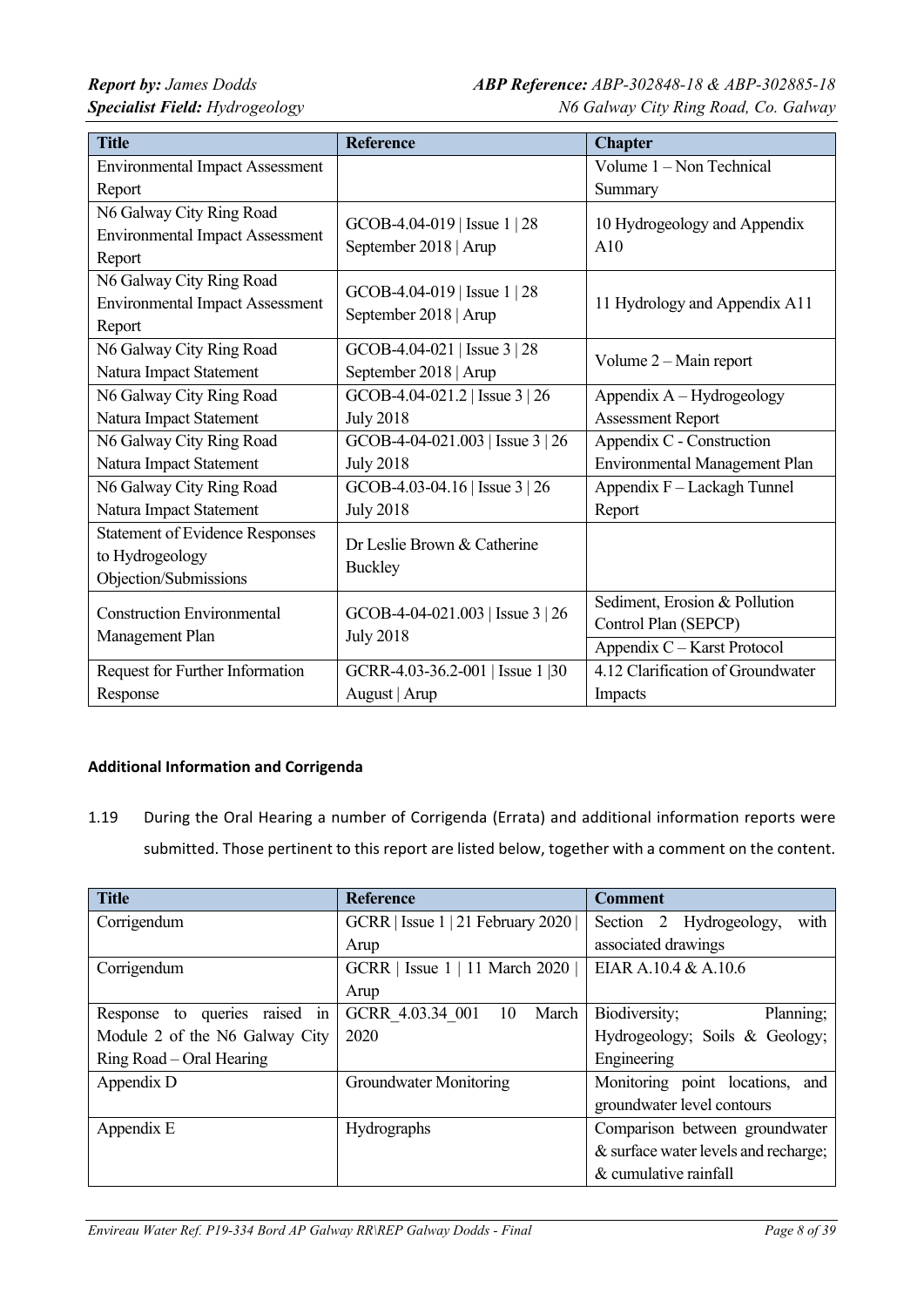| <b>Title</b>                  | <b>Reference</b>                     | <b>Comment</b>                        |
|-------------------------------|--------------------------------------|---------------------------------------|
| Appendix F                    | <b>EIAR</b> Figures                  | of<br>operational<br>Selected<br>zone |
|                               |                                      | influence drawings                    |
| Appendix G                    | Hydrogeological cross section -      | Relationship between groundwater      |
|                               | Castlegar Cut                        | level and zone of dewatering at       |
|                               |                                      | Castlegar Cut                         |
| Schedule<br>of<br>Additional  | GCOB-4.03-034-12   Issue 2 Final     | 21.11 Hydrogeology                    |
| Environmental Commitments (4) | 4 November 2020                      |                                       |
| November 2020)                |                                      |                                       |
| <b>Statement of Evidence</b>  | Gerry Clabby, National Parks and     | Paragraph 8                           |
|                               | Wildlife Service – Dept. of Culture, |                                       |
|                               | Heritage & Gaeltacht                 |                                       |
| <b>Statement of Evidence</b>  | Gerry Clabby, National Parks and     | 11 March 2020 Appendix – Minutes      |
|                               | Wildlife Service – Dept. of Culture, | of meeting on 27 February 2020        |
|                               | Heritage & Gaeltacht                 |                                       |
| Eco-hydrogeology<br>Summary   | GCRR 4.03.34 002                     |                                       |
| Report for Lough Corrib cSAC  |                                      |                                       |
| Eco-hydrogeology<br>Summary   | GCRR 4.03.34 002                     |                                       |
| Report for Moycullen Bogs NHA |                                      |                                       |

## **Comments Made by Objectors**

- 1.20 In reviewing the documents before me and during those parts of the Oral Hearing that I attended, I took notice of the comments made by objectors. Section 4 of the Statement OF Evidence by Dr Leslie Brown provides detailed responses to comments raised by 16 of the 296 submissions/objections made to ABP.
- 1.21 The list of objectors together with the topics that they raised are:
- *1.22 Potential impacts to private domestic wells*

Ob\_152: Sean and Audrey Dineen Ob\_239: Ann Codyre Ob\_311: Matthew and Eileen Burke Ob\_496: Michael Mullins S\_78: HSE

*1.23 Potential impacts to private commercial wells*

Ob\_602\_698\_699\_704.1, Ob\_602\_698\_699\_704.2: Clada Group Ltd. Ob\_691: Galway Race Committee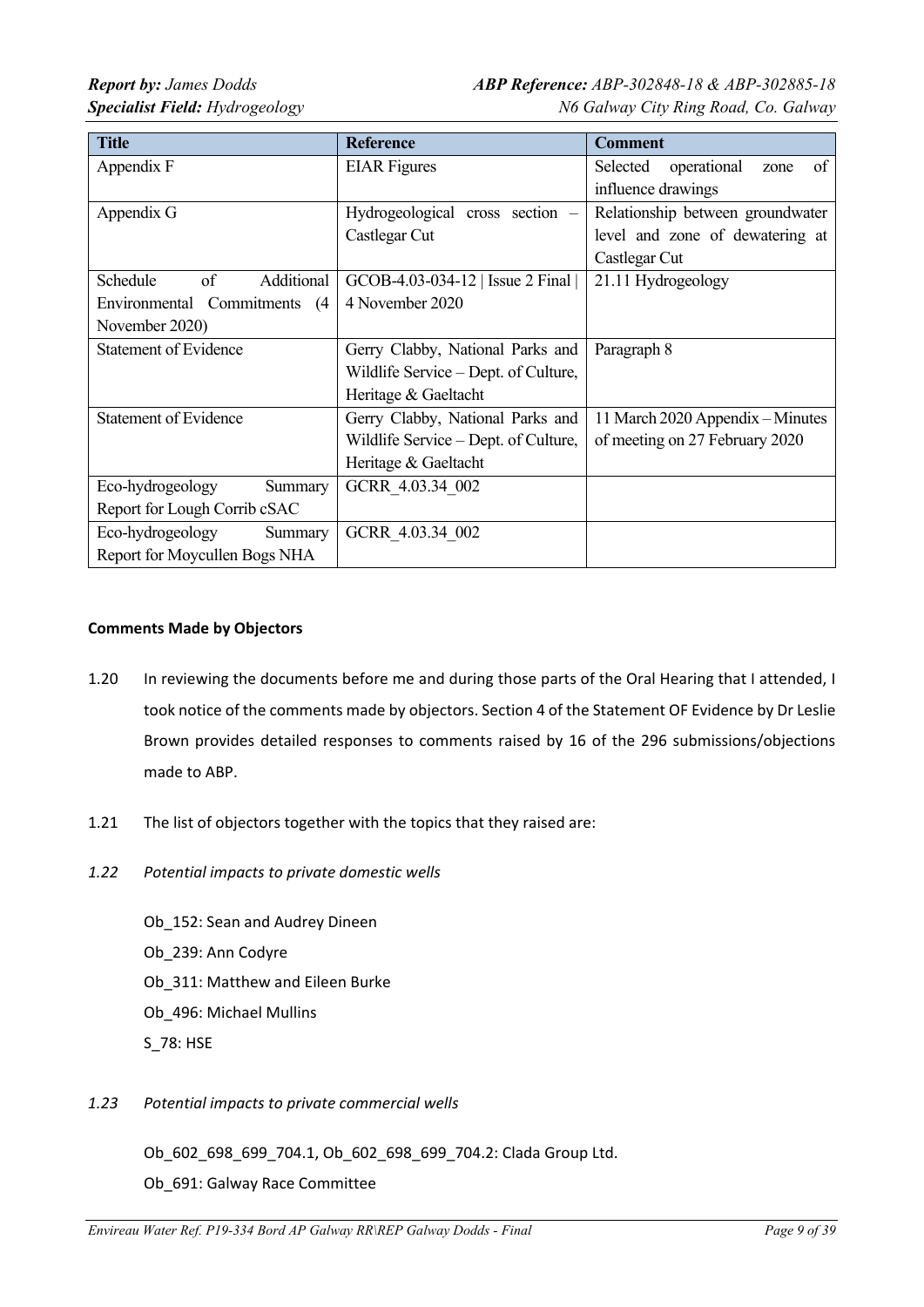*1.24 Possible impacts to water supply quality*

S\_008: Aughnacurra Residents association, Henry O. Bourke

- S\_36.2: Irish Water
- *1.25 Potential impacts to private wastewater treatment systems*

Ob\_602\_698\_699\_704.1, Ob\_602\_698\_699\_704.2: Clada Group Ltd.

- S\_062: Sarah Patricia Silke
- S\_063: Sarah Silke
- S\_066: Siobhan Silke
- Ob\_134: Gerard & Susan O'Dell.
- *1.26 Potential impact to a geothermal borehole*

S\_063: Sarah Silke S\_066: Siobhan Silke

*1.27 Potential for groundwater flooding at Lackagh Quarry*

Ob\_584.1, Ob\_584.2: Linda Rabbitte S\_074: James & Cathleen Barrett, Menlo‐Ballindooley Residents

*1.28 Potential for structural instability in areas of groundwater drawdown*

Ob\_134: Gerard & Susan O'Dell.

*1.29 Potential for impacts to Lough Corrib cSAC through the hydrogeological interactions*

S\_018, S\_18.2: Development Applications Unit, Department of Culture, Heritage and the Gaeltacht S\_074: James & Cathleen Barrett, Menlo‐Ballindooley Residents

*1.30 Potential for impact to Moycullen Bogs NHA through hydrogeological interactions*

S 018, S 18.2: Development Applications Unit, Department of Culture, Heritage and the Gaeltacht S\_074: James & Cathleen Barrett, Menlo‐Ballindooley Residents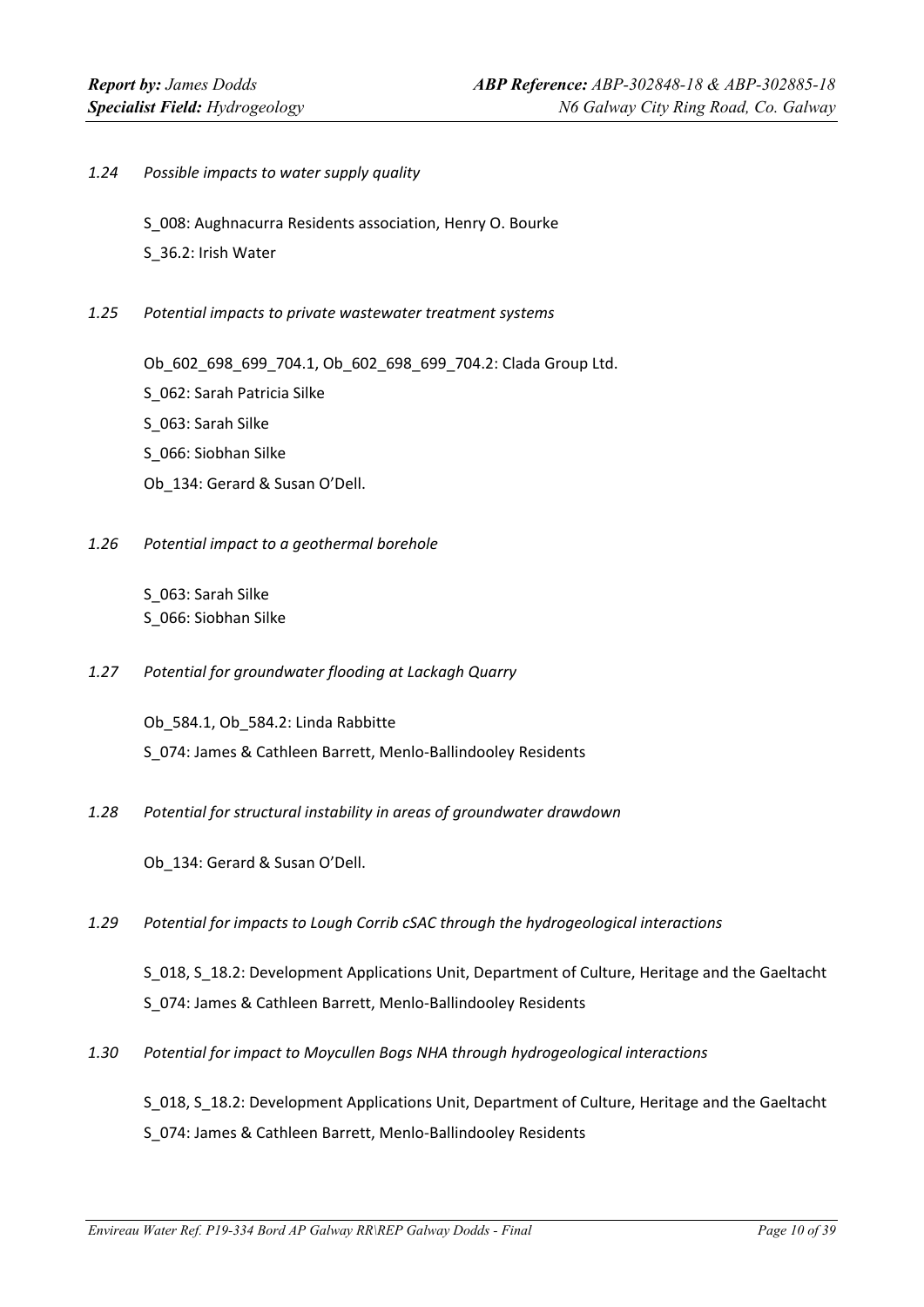- 1.31 Subsequent to the hearing, Clada Group Ltd withdrew their objections (Ob\_602\_698\_699\_704.1, Ob\_602\_698\_699\_704.2).
- 1.32 A discussion of these points is presented in Section 4 of this report.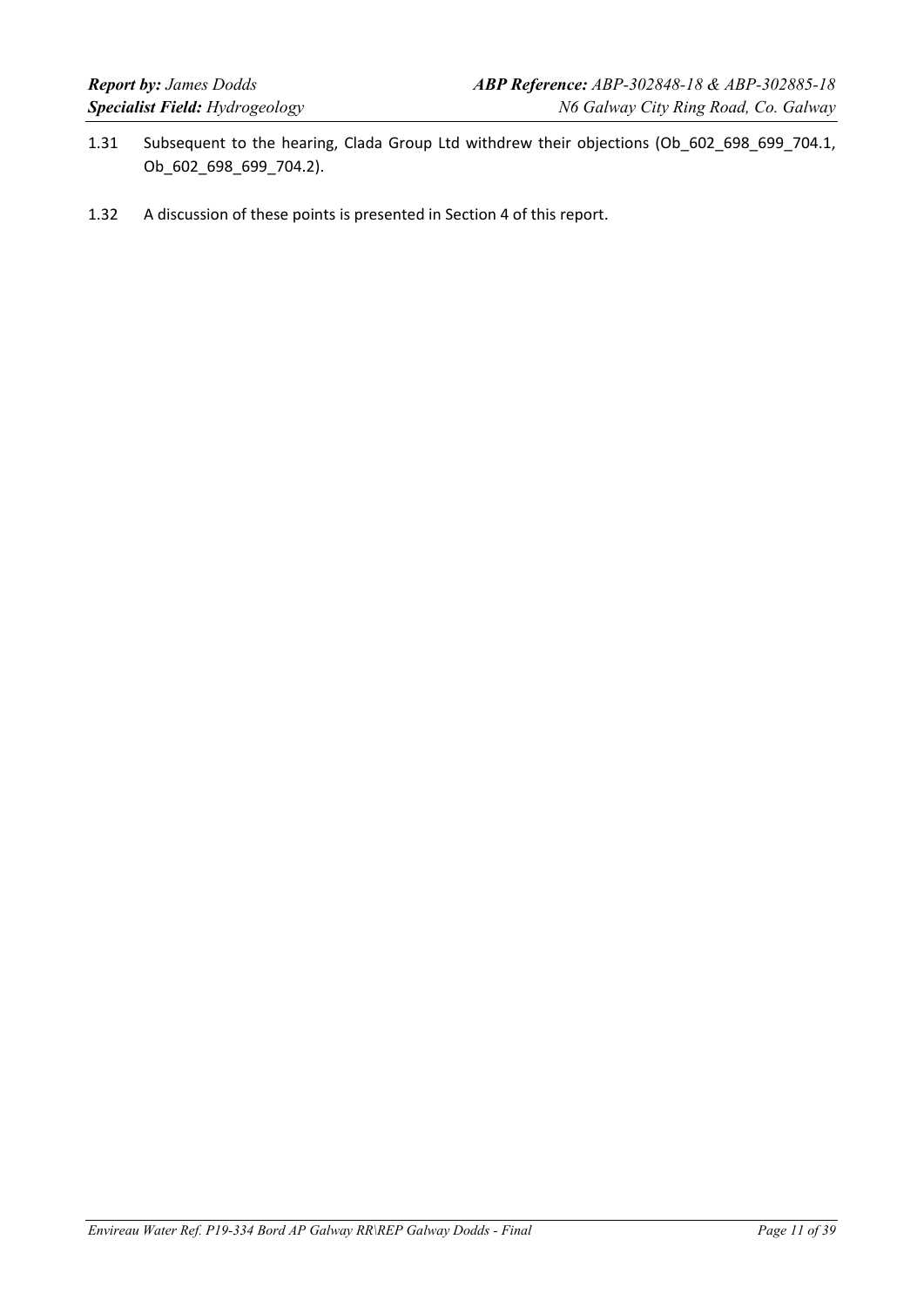## **2 HYDROGEOLOGICAL SETTING**

- 2.1. The fundamental aspect of the hydrogeological setting of this development is the contrasting geology between the western and eastern parts, essentially split by the N59 Moycullen Road and the concomitant linkages between the groundwater system and the European protected ecological areas.
- 2.2. The western part of the study area, from the R336 Coast Road west of Bearna Village to the N59 Moycullen Road, is underlain by granite; while the eastern part of the study area, from the N59 Moycullen Road to the N6 Junction at Coolough, is underlain by limestone.
- 2.3. These two different bedrock strata have entirely different geological, geotechnical and hydrogeological properties, which result in very different topography, drainage, ecological setting and hazards, being associated with them.
- 2.4. In essence, granite is characterised by its very low permeability and as a result its inability to store or transmit water, other than in isolated and infrequent fracture zones. The rock is hard, strong, and weathers slowly. As a result, the granite area is associated with a low undulating landscape, poor drainage leading to the development of pools and bogs, and numerous small ditches and streams draining small sub-catchments. The quantity of groundwater flow is very small compared to surface runoff and occurs in isolated and poorly connected fractures. The general rock mass is effectively impermeable.
- 2.5. In contrast, limestone is characterised by it being susceptible to relatively rapid chemical and physical weathering. This leads to the development of 'karst' which results from the dissolution of fractures and bedding planes in the limestone by slightly naturally acidic rainfall, which are further enlarged by the physical action and erosion of the fractures by the water running through them. Karst is therefore characterised by a bedrock that may contain no fractures, small unweathered fractures, all the way to large open conduits and ultimately caves. Where no fractures are present the rock mass is effectively impermeable and where large conduits are present groundwater flows are significant and very fast. This range in permeability and other properties is often termed 'the karst continuum', which is a useful way of considering the very large variation in properties. The open fractures and conduits are connected to the surface and allow rainfall and run‐off to easily enter the ground, leading to the development of a topography which is devoid of surface streams on the higher ground and characterised by streams, rivers and lakes in low lying areas. In karst areas, the proportion of groundwater flow is very large compared to surface run‐off.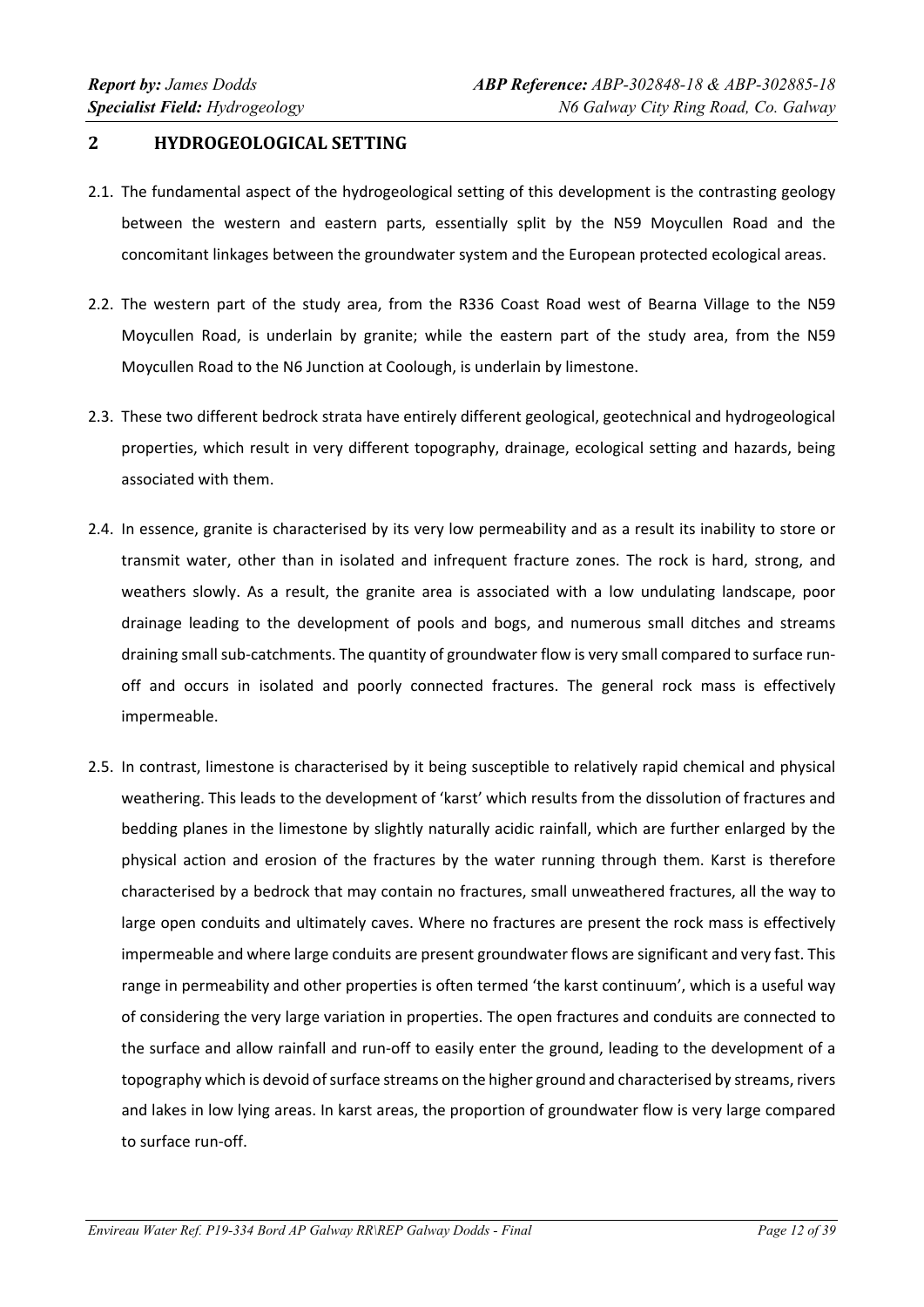- 2.6. In both the west and east areas, the bedrock is overlain by more recent geological materials associated with glaciation and post glacial process. These materials sit on top of an ancient (palaeo) land surface, which existed at and developed immediately after the last glaciation. Due to the different bedrock geologies, these palaeo‐landforms were very different. The granite area would have had an undulating bare rock surface, with relatively low relief; while the limestone area would have been characterised by steep, and deep valleys and gorges draining a higher plateau. Glacial retreat and the deposition of clay held within the glaciers led to these valleys being filled, while the high run-off from the granite led to similar material being continually washed off.
- 2.7. The different geological and hydrogeological processes results in very different interactions between the hydrogeology and the environment in the east and west areas.
- 2.8. The groundwater system is divided into groundwater bodies (GWB) as defined by the Geological Survey of Ireland (GSI). In essence, the GWBs are groundwater catchment areas, taking account of the geology and topographic catchments. The GWBs are important for linking the groundwater system to the ecology at surface and GWDTE. In essence, if a development affects the groundwater system in a GWB it might affect a GWDTE connected to the same GWB, but not something in a different GWB. The locations of the relevant GWBs relative to the proposed road development and European sites are shown on EIAR Figures 10.1.1 and Figure 10.1.2. and are:
	- Spiddal GWB Granite area
	- Maam Clonbur GWB 6ranite area
	- Ross Lake GWB Limestone area
	- Clare‐Corrib GWB Limestone area
		- o Clare‐Corrib (Ballindooley West)
		- o Clare‐Corrib (Ballindooley East)
		- o Clare‐Corrib (Terryland)
	- Clarinbridge GWB Limestone area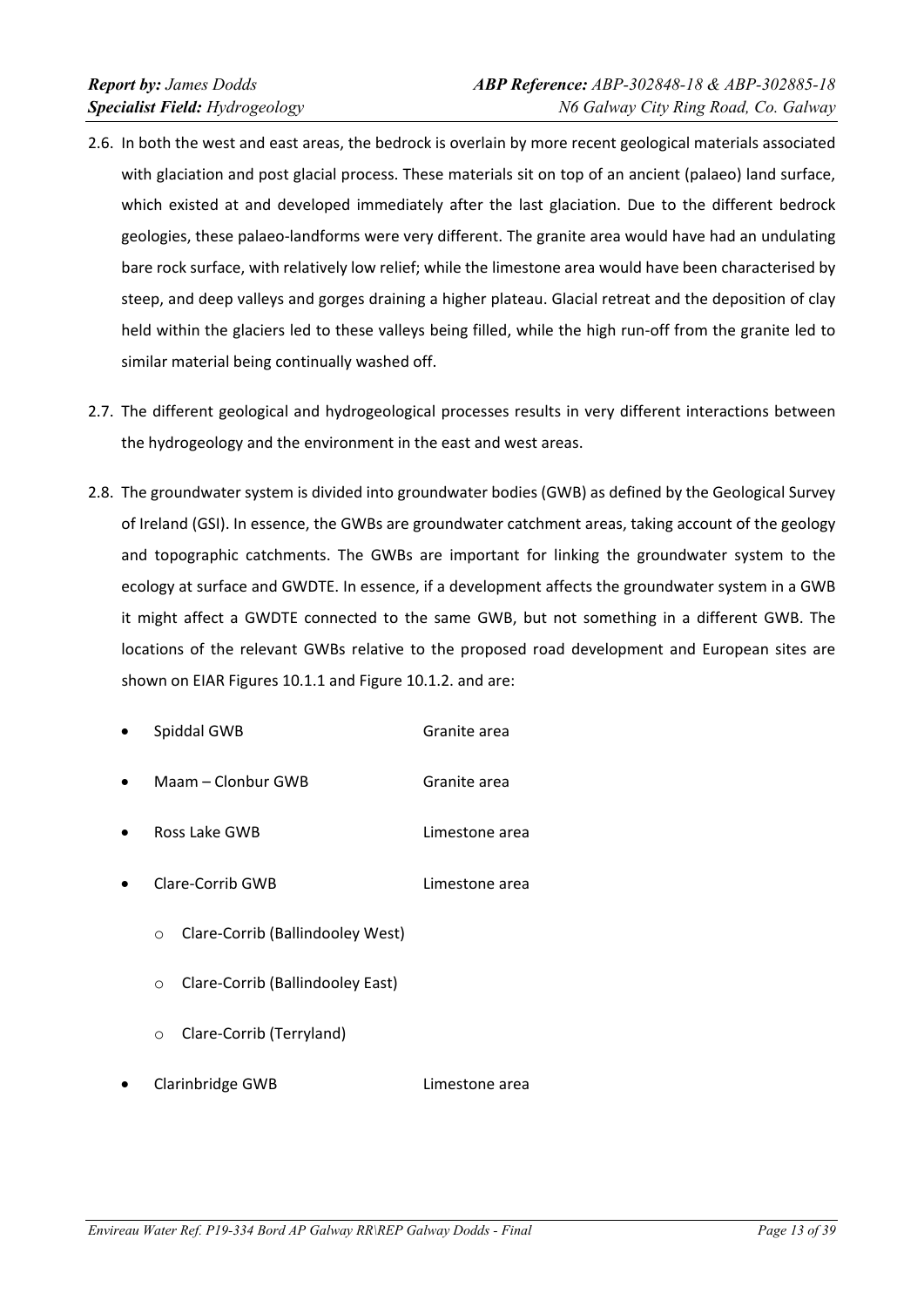2.9. Associated with the GWBs are three GWDTE areas:

- Lough Corrib Fen 1 (Menlough) Limestone area
- Lough Corrib Fen 2 **Limestone** area
- Lough Corrib Fens 3 & 4 **Limestone** area
- 2.10. While apparently complicated, the important aspect in understanding impacts is whether the GWBs are in the granite or limestone areas, as that defines the magnitude of groundwater contribution, if any, to the protected habitats.
- 2.11. The River Corrib and Galway Bay form the local hydrological base in the area, and therefore the discharge points (via various routes) for groundwater. As such, all the GWBs are connected directly, or indirectly to Galway Bay Complex cSAC and Inner Galway Bay SPA; Lough Corrib cSAC and Lough Corrib SPA. However, only the Lough Corrib cSAC is directly traversed by the proposed development and as such is the only cSAC that has the potential to be directly impacted with respect to hydrogeology. The other protected areas can only be affected indirectly, by way of groundwater connectivity.
- 2.12. The Spiddal GWB and the Maam Clonbur GWB theoretically contribute groundwater to Galway Bay Complex cSAC and Inner Galway Bay SPA (see EIAR Figure 10.1.1). However, both are in the granite area and almost all rainfall will run-off to streams and rivers, with only a very small component of groundwater discharging to Galway Bay.
- 2.13. The Ross Lake GWB contributes groundwater to the River Corrib, which in this area lies within Lough Corrib cSAC and Lough Corrib SPA (see EIAR Figures 10.1.1 and 10.1.2).
- 2.14. The Clare-Corrib GWB contributes groundwater to the River Corrib (Lough Corrib cSAC and Lough Corrib SPA), and the Terryland River which ultimately drains to Galway Bay and therefore the Galway Bay Complex cSAC and Inner Galway Bay SPA (see EIAR Figures 10.1.2 and 10.2.2). Clare‐Corrib GWB includes Ballindooley Lough and the surrounding wetlands.
- 2.15. The Clarinbridge GWB also contributes groundwater to Galway Bay and hence Galway Bay Complex cSAC and Inner Galway Bay SPA (see EIAR Figures 10.1.2 and 10.2.2).
- 2.16. The GWDTE Lough Corrib Fen 1 extends east from the River Corrib to the townland of Coolough. Groundwater supports the Coolagh Lakes and the River Corrib. Site investigation work during the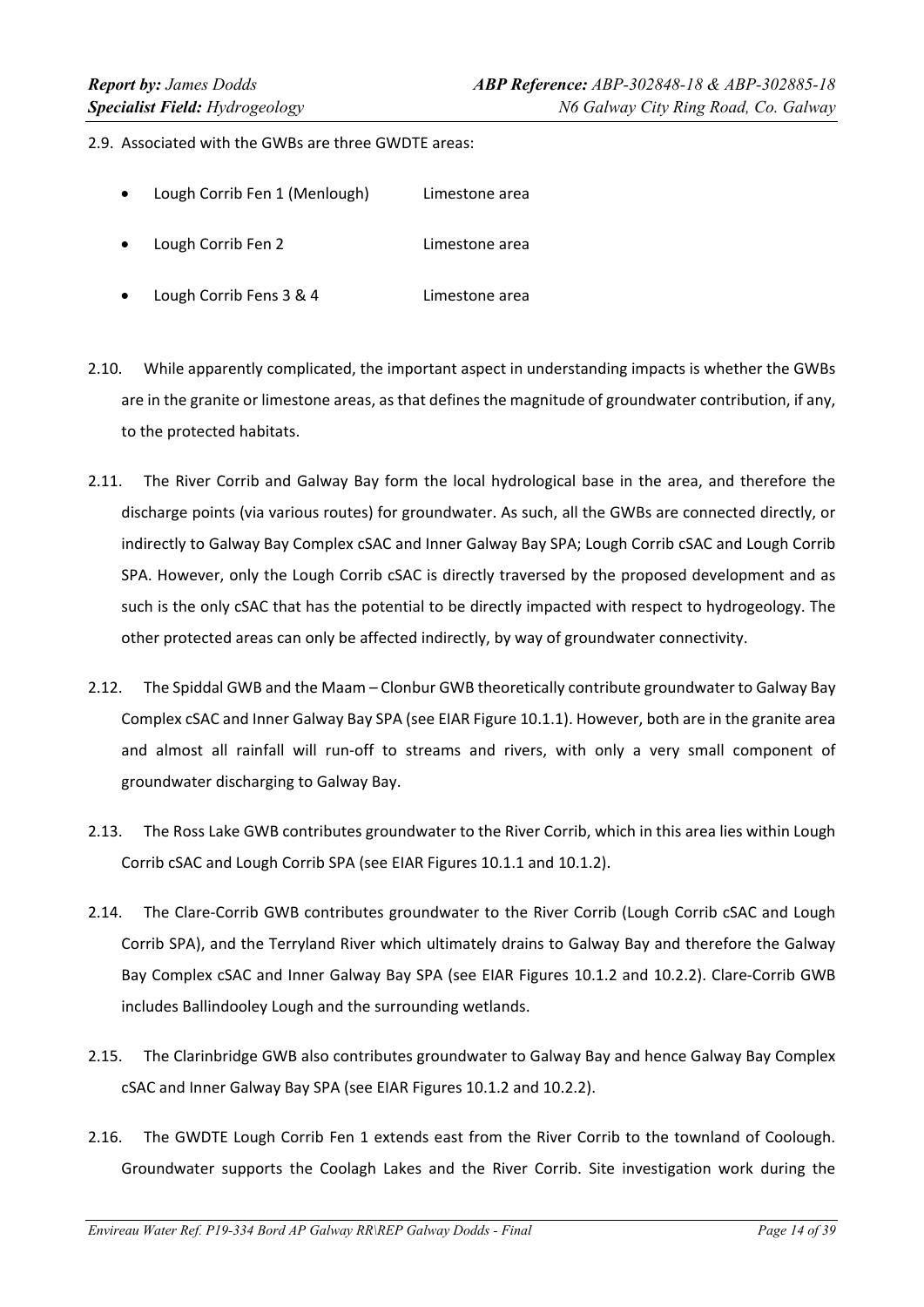development of this scheme has allowed the Lough Corrib Fen 1 GWDTE area to be re-defined, which is discussed in 2.25 Below.

2.17. The GWDTE Lough Corrib Fen 2 contributes groundwater to the River Corrib.

### **Proposed Development & the Hydrogeological Setting**

- 2.18. Construction activities, and operation of the proposed road development, have the potential to interact with the hydrogeology and therefore receptors<sup>1</sup>, by changing the quantity and/or quality of the groundwater upon which the receptor is dependent. The relationship between the proposed road development and the hydrogeological regime are discussed in the following paragraphs.
- 2.19. The aspects which determine the potential for hydrogeological impacts on receptors can be summarised as:
	- The groundwater flow direction and speed (e.g is the receptor downgradient, and where on the karst continuum does the local permeability lie).
	- The degree of aquifer connectivity (e.g. is the receptor in the same groundwater body as the proposed road development, or is there a hydraulic divide between the two?).
	- The requirement for dewatering, which depends on the excavation depth of the proposed road development relative to the seasonally fluctuating groundwater level.
	- The proximity to the receptor (e.g. is the receptor within the drawdown zone of influence or areas of potential pollution?).
	- The water chemistry associated with the receptor and how drainage from the proposed road development may change it.

<sup>&</sup>lt;sup>1</sup> Receptors is being used as a generic term with respect to environmental risk and refers to any feature which by virtue of its connection to a groundwater system might be considered at risk from the development or scheme.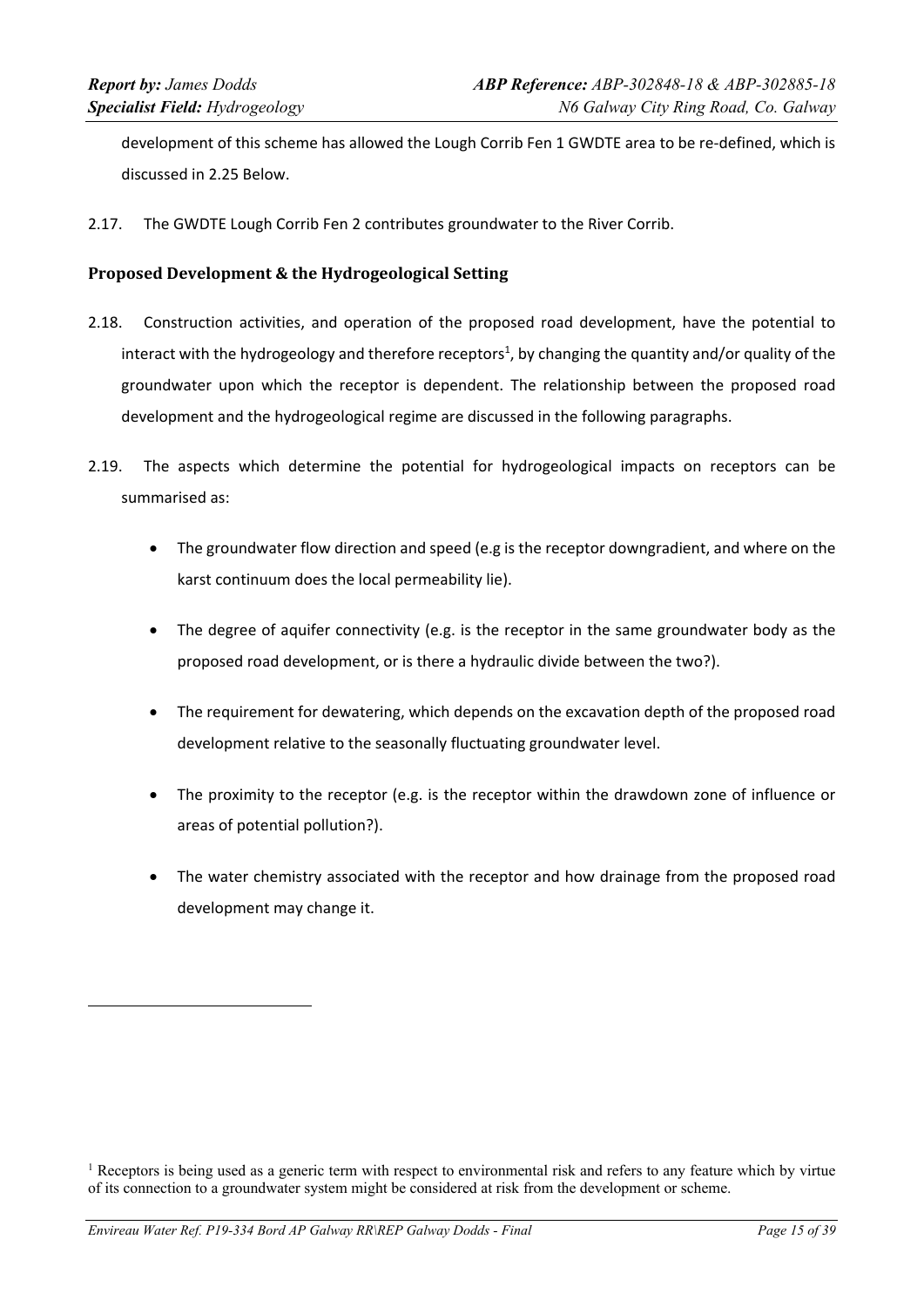Changes in the amount and location of recharge of rainfall to the GWBs, due to pavement construction and drainage arrangements.

### **Groundwater Levels**

- 2.20. Groundwater levels are a fundamental data set because they define the location and extent of GWBs; the direction of groundwaterflow; the requirement for dewatering of tunnels and cuttings; and together with permeability, the speed of groundwater flow.
- 2.21. Clarification on groundwater levels and hydraulic gradients was requested as part of the Request for Further Information. This was a strong theme of discussion during the Oral Hearing and formed parts of the errata submitted, also during the Oral Hearing.
- 2.22. Based on the information submitted, the responses to questioning and the corrections submitted, I am satisfied that the data collected and interpreted is sufficient to adequately understand the groundwater levels in and around the area; their seasonal variation; and their interaction with the proposed road development.

### **Groundwater Bodies (GWB)**

- 2.23. The definition of GWBs is a fundamental part of assessing the impact of this proposed road development. The locations and boundaries of the GWBs determine which, if any, cSACs and SPA could be at risk. As discussed above the GSI have defined GWBs however, the site investigation work undertaken by the developer has collected data which shows that the Clare‐Corrib GWB should be further sub-divided. The base evidence for this is the identification of deep clay filled palaeo valleys, which create hydraulic barriers to groundwater flow within the GWB. The evidence for such features comes from deep drilled boreholes and geophysical surveys; as well as confirmation from the interpretation of groundwater levels.
- 2.24. Based on the data and interpretation presented, I am satisfied that the deep buried valleys are present and that due to them the sub‐division of the Clare‐Corrib GWB is warranted.
- 2.25. The Clare‐Corrib GWB has been divided into two areas, namely Lough Corrib Fen 1 (Menlough) and Lough Corrib Fen 1 (Lackagh). Lough Corrib Fen 1 (Menlough) lies north of Coolagh Lakes and Lough Corrib Fen 1 (Lackagh) forms a small GWB (<0.04km<sup>2</sup>) between Lough Corrib and Lackagh Quarry.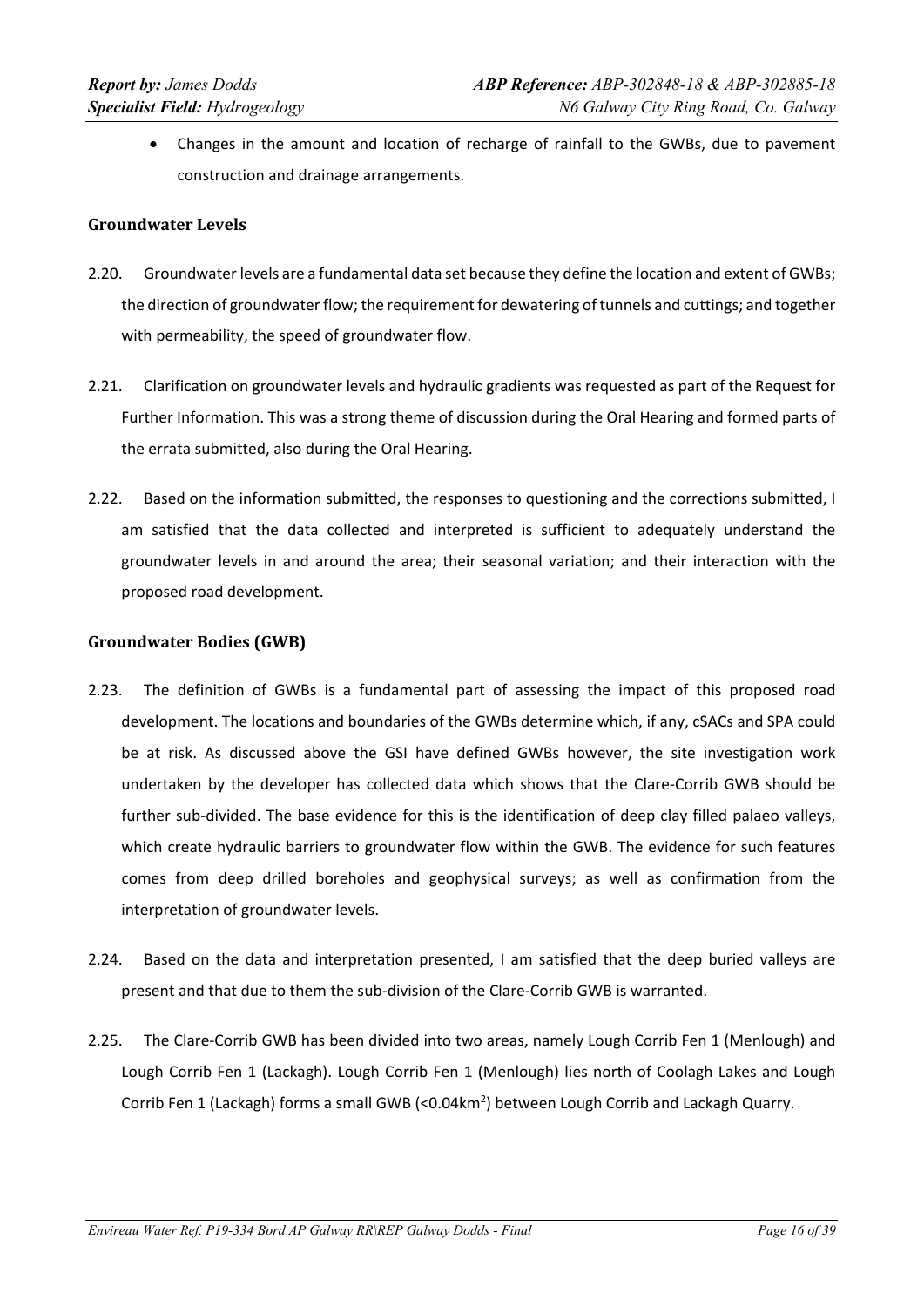- 2.26. Groundwater flows westwards within the Lough Corrib Fen 1 (Menlough) to the Coolagh Lakes and the River Corrib and supports Western Coolagh Spring (K25<sup>2</sup>), a karst spring which provides groundwater flow to the upper lake of Coolagh Lakes.
- 2.27. Due to the compartmentalisation of the aquifer by the deep buried valleys, the groundwater in Lough Corrib Fen 1 (Lackagh) is largely contained and disconnected from the Western Coolagh Spring (K25). Instead, groundwater flow from Lough Corrib Fen 1 (Lackagh) is likely to flow eastwards to Lackagh Quarry during peak groundwater levels, where it either evaporates or overflows into the Clare‐Corrib (Ballindooley West) GWB. During periods of low groundwater levels, the groundwater in Lough Corrib Fen 1 (Lackagh) is likely to be effectively pooled and cannot move eastwards.
- 2.28. There was much discussion in the technical reports regarding Eastern Coolagh Spring (K45<sup>3</sup>), which sits within Lough Corrib Fen 1 (Menlough). The functioning of this spring has been interpreted as a discharge from superficial deposits and not a karst spring, due to the low permeability and thickness of the clayey subsoil. This is based on evidence from groundwater levels and measured flow rates which are not synchronous. As such, I agree that, if present, seepages from the subsoil to the Eastern Coolagh Spring would represent a very small fraction of the groundwater contribution to Coolagh Lakes, when compared to the karst inflow at Western Coolagh Spring, and that the quantity and chemistry of the water in Coolagh Lakes is not materially affected by flows from the Eastern Coolagh Spring.
- 2.29. Further subdivisions of the Clare‐Corrib GWB are:
	- Clare-Corrib (Ballindooley West), which lies to the north of Lackagh Quarry and east of Lough Corrib Fen 2.
	- Clare-Corrib (Ballindooley East), which lies to the east of Lough Corrib (Ballindooley West) and is separated from it by a north ‐ south trending buried valley.

 $2$  K25 is a reference to the spring number from the Karst Survey Report (Ref. Appendix A.10.2 of the EIAR)  $3 K45$  is a reference to the spring number from the Karst Survey Report (Ref. Appendix A.10.2 of the EIAR)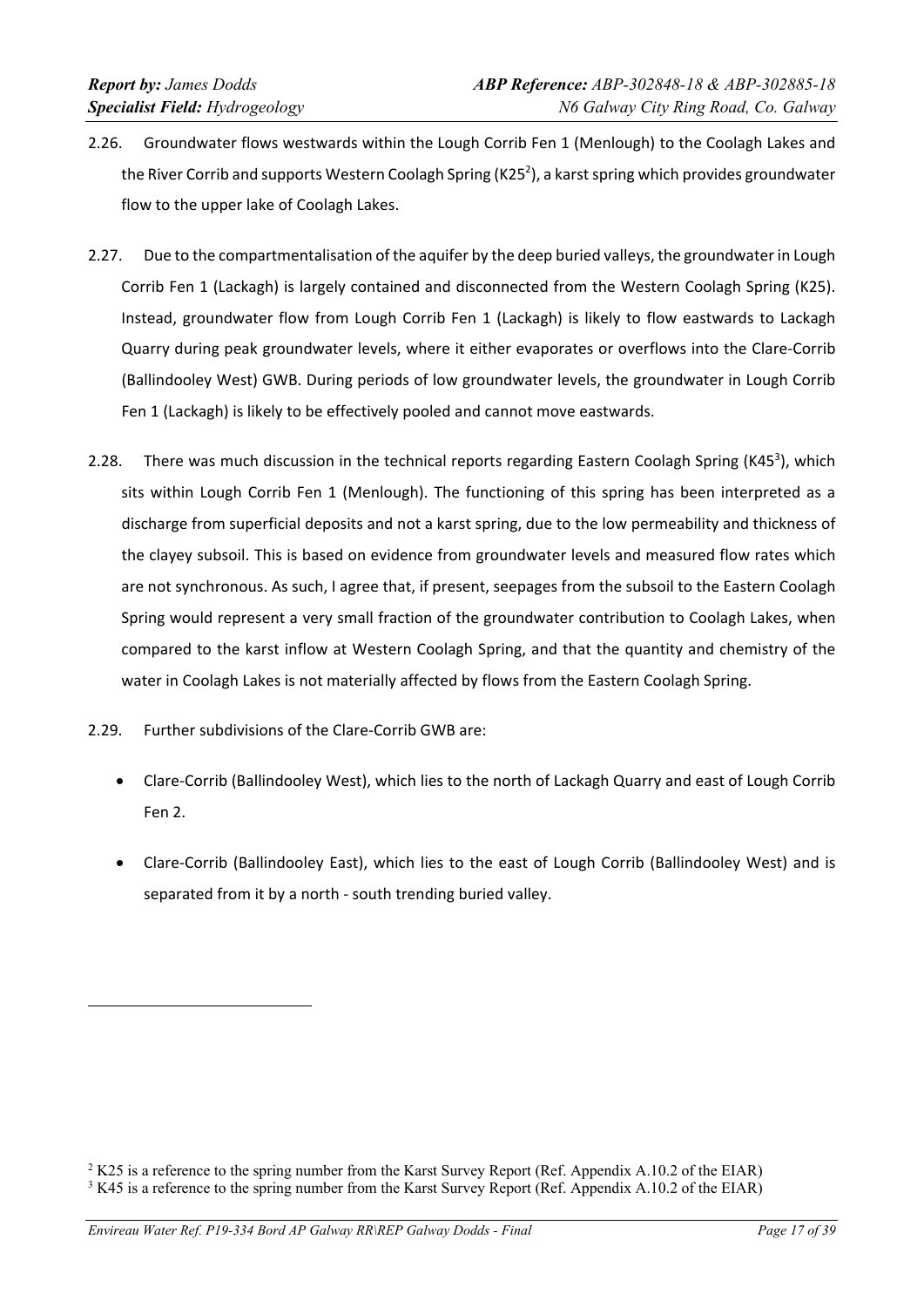- Clare‐Corrib (Terryland), which lies to the south of Lackagh Quarry and Clare‐Corrib (Ballindooley East), and is separated from the Clarinbridge GWB by a north east - south west trending buried valley.
- The same north east south west trending buried valley modifies the boundary between Clare-Corrib (Balindooley East) GWB and Clarinbridge GWB.
- 2.30. The sub-divisions and changes presented in 2.29 do not materially affect the impact assessments as they are not connected to the Lough Corrib cSAC.

## **Dewatering**

- 2.31. The proposed road development has the potential to cause an impact on groundwater levels in the receiving environment as it will require the lowering of groundwater levels by dewatering of bedrock aquifers during construction and operation, in excavations which are deeper than the local groundwater level, at any particular time of the year. Dewatering of the bedrock aquifer will lower water levels locally. This can have a direct impact on receptors which are within the Zone of Influence (ZoI) of the dewatering, and an indirect impact on receptors further away by diverting groundwater flows, if the dewatered water is discharged outside the receptors catchment area. In this case, the GWB is being taken as the catchment feeding a receptor, which is a reasonable conservative approach.
- 2.32. The extent of the ZoI of any dewatering is dependent on two fundamental aspects. The hydraulic conductivity (permeability<sup>4</sup>) and the drawdown<sup>5</sup> imposed by the dewatering. The developer has used a simple analytical method to calculate the ZoI which in my experience overestimates the value of ZoI and therefore gives a conservative estimate.
- 2.33. The ZoI calculation is sensitive to the value of permeability used. I questioned the developer's representatives in some detail on the field testing and derived values of permeability, and errata were submitted during the Oral Hearing on this topic. The possible range of values of permeability for the

<sup>&</sup>lt;sup>4</sup> For the sake of this report hydraulic conductivity and permeability are used synonymously  $\frac{5}{2}$  Drawdown is the fall in water level from a natural (unstressed) level to the level as a resul

Drawdown is the fall in water level from a natural (unstressed) level, to the level as a result of the stress – in this case the dewatering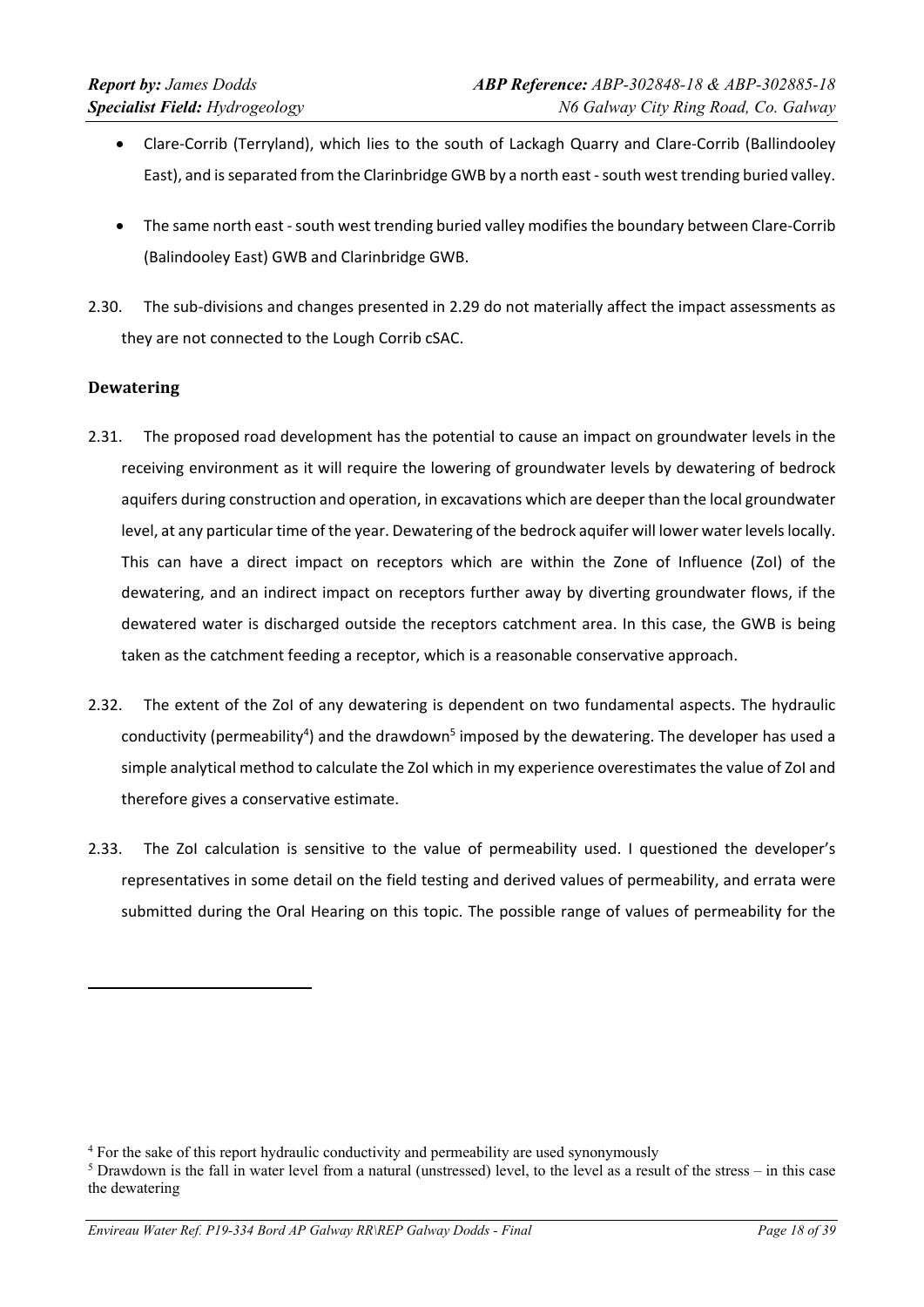granite area and the limestone area are very different. The methods that the developer has used to measure permeability in these terrains will by their nature, produce a relatively narrow range of values.

- 2.34. In the case of the granite area the measured permeability ranges from  $9.7x10^{-7}$  m/s and  $4.6x10^{-6}$  m/s (EIAR Appendix A.10.6 Hydraulic Calculations). Data presented in a standard text book<sup>6</sup> provides a typical range of between  $1x10^{-13}$  m/s and  $1x10^{-10}$  m/s for unfractured igneous rock and range of between  $1x10^{-9}$  m/s and  $1x10^{-4}$  m/s for fractured igneous rock (granite is an igneous rock). The measured range will reflect permeabilities either associated with the test borehole construction or an isolated fracture in the granite. Testing the permeability of unfractured granite with a very low permeability is not possible in the field. Therefore, in the case of the granite area, I believe that the values obtained from field testing are an overestimate of the likely real values attributable to the rock mass, and are more representative for isolated fractures.
- 2.35. The discussion about granite permeability is important in that the calculation of the ZoI is based on the permeability value. The developers have used a value of 1x10<sup>-6</sup> m/s in their calculation of ZoI in the granite area, as representative of the bulk rock mass. This is a highly conservative value. If a value of  $1 \times 10^{-8}$  m/s, which based on typical ranges is more realistic, the ZoI calculation would report answers that are 10x SMALLER.
- 2.36. Chapter 10 of the EIAR assesses the impact from the dewatering of cuttings within the granite area. The chapter concludes that there is a Large Adverse hydrogeology impact on Annex 1 habitats between chainages 0+650 to 0+750; 1+250 to 1+500; 1+850 to 2+400; 3+300 to 3+900; and 4+800 to 5+900 (Tables 10.24, 10.25 and 10.26). In all cases this is due to the habitat being within the calculated ZoI. The impact assessment must be viewed within the context that the surface water ponding within wetland sites in the granite area is not derived from groundwater, but rather it is caused by ponding above rock head where the rainfall and runoff is perched and trapped by basins in the bedrock topography. In addition, in my opinion the risk assessment is based on a ZoI calculation which is too conservative. Table 10.17 provides the calculated maximum ZoI for the cuttings, with the largest being 54m. In my opinion,

<sup>&</sup>lt;sup>6</sup> Freeze & Cherry. Groundwater. Chapter 2: Physical Properties and Principals.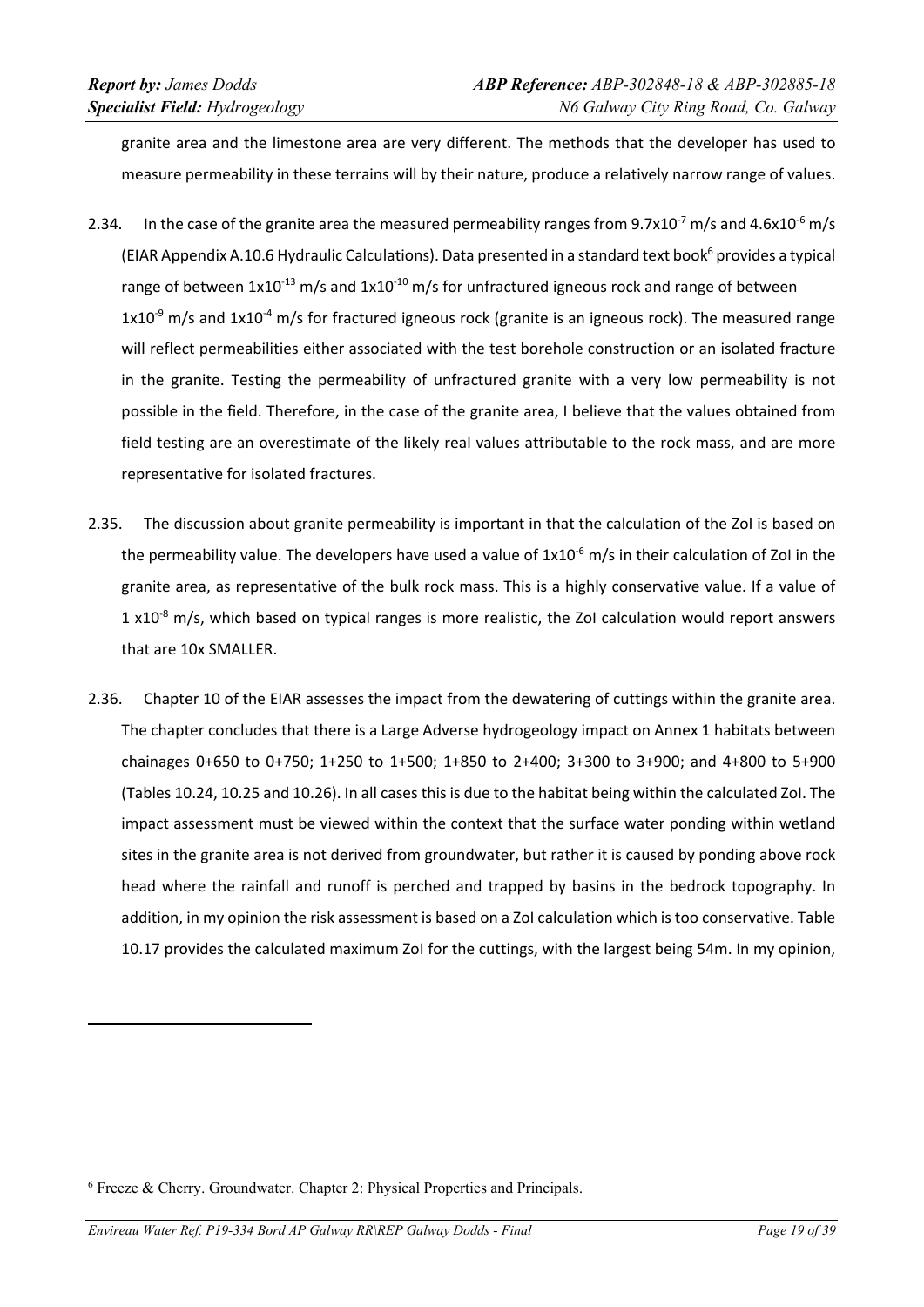Table 10.17 overestimates the ZoI by up to a factor of 10. That is the largest ZoI would more likely be between 5.4m and 27m.

- 2.37. While dewatering of the cuttings in the granite area will remove water from the granite, based on the likely functioning of the bogs and the smaller ZoI, I believe that there will be no material impact on the Annex 1 habitats. Where higher permeability fractures are encountered the mitigation measures presented in the Construction Environmental Management Plan (CEMP) allow for the fractures to be grouted and sealed, thus preventing drainage.
- 2.38. In the case of the limestone area, the values obtained represent one part of the karst continuum. The karst continuum is recognised in the developer's assessment, and in this recognition and ultimately the design of the road and construction mitigation, the values used in the ZoI calculation and the way that the resulting numbers have been used and interpreted are reasonable and conservative.
- 2.39. A critical aspect of development within a karst setting is the management of the unexpected. By its nature a karst terrain is unpredictable at the small and medium scales, that is the construction scale. It is therefore important that this uncertainty is managed through mitigation measures. The greatest risk with this development is the intersection of unknown and unknowable conduit flow systems, which could increase inflow to dewatering systems; greatly increase the ZoI; and greatly increase the risk associated with contamination. Several design/mitigation measures have been incorporated into the scheme to protect the hydrogeological regime and minimise the risk to receptors, these include:
	- No dewatering of the bedrock aquifer during construction at Menlough Viaduct or Lackagh Tunnel (and its approaches).
	- The construction program for the scheme considers the seasonal groundwater fluctuation. During the winter groundwater high it may be necessary to limit the depth of works so that dewatering is not required in sensitive areas.
	- Any groundwater intercepted will be collected and piped to the surface water receptor it would naturally have drained to within the granite area.
	- In the limestone area, intercepted groundwater will be controlled and infiltrated back to the same groundwater body from which it is abstracted.
- 2.40. There will be no active (pumped) dewatering required during the operation phase but passive (gravity) dewatering of the bedrock aquifer will occur at a number of cutting locations along the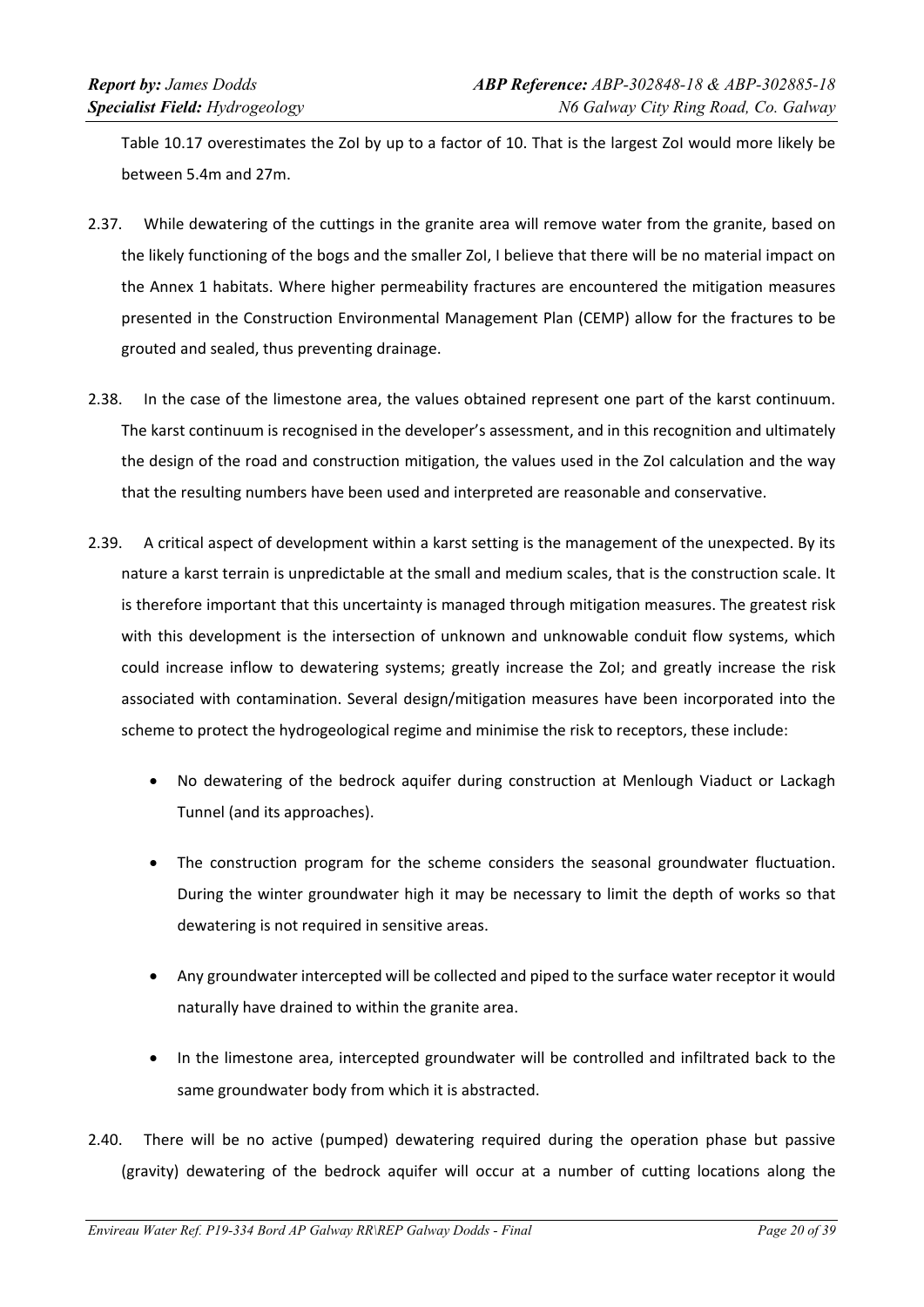alignment, which will result in long term lowering of the groundwater levels, locally. This lowering has been assessed in a conservative manner, and it has been found that it will not impact directly on relevant receptors. In addition, all groundwater intercepted by the proposed road drainage will be discharged back to the same GWB thereby, maintaining the overall recharge rate to the local aquifer.

- 2.41. Point discharges to groundwater from the infiltration basins will lead to local increases in the groundwater level. This has been assessed conservatively, and it has been found that it will not impact directly on sensitive receptors.
- 2.42. Based on the conservative assessment of ZoI in the granite area; the management of uncertainty in the limestone area; and the design and mitigation measures put in place, I consider that the risks associated with dewatering during the construction and operational phases have been approached and managed appropriately, and in the case of the granite area over state the potential impacts.

### **Groundwater Pollution**

- 2.43. Groundwater pollution is an important aspect of any development, but particularly a development on or in karst where contaminants can be transported quickly and for long distances, if transported in a conduit system<sup>7</sup>. This risk is recognised in the assessment and is linked to the definition of GWBs and the management of uncertainty associated with the karst. The approach taken is based on the assessment of receptors in the downgradient part of any particular GWB below the development area. This is a reasonable, conservative approach, which is based both on the groundwater level data analysis and the re‐definition of the GWBs.
- 2.44. During construction and operation, there is a risk of groundwater pollution from hazards such as, concrete/grout pours, accidental spillages, fines (silt and clay) being washed from construction areas during storm events; accidents, fuel and other spills; run-off from the final pavement; and placement of geological materials with a different provenance from the specific locality. These hazards pose a high risk to groundwater in the limestone areas, particularly where conduit pathways are present.

<sup>&</sup>lt;sup>7</sup> A conduit system refers to an interconnected network of solution weathered fractures, bedding planes and other discontinuities which effectively act as a pipe network in the limestone. It is a feature of karst flow systems.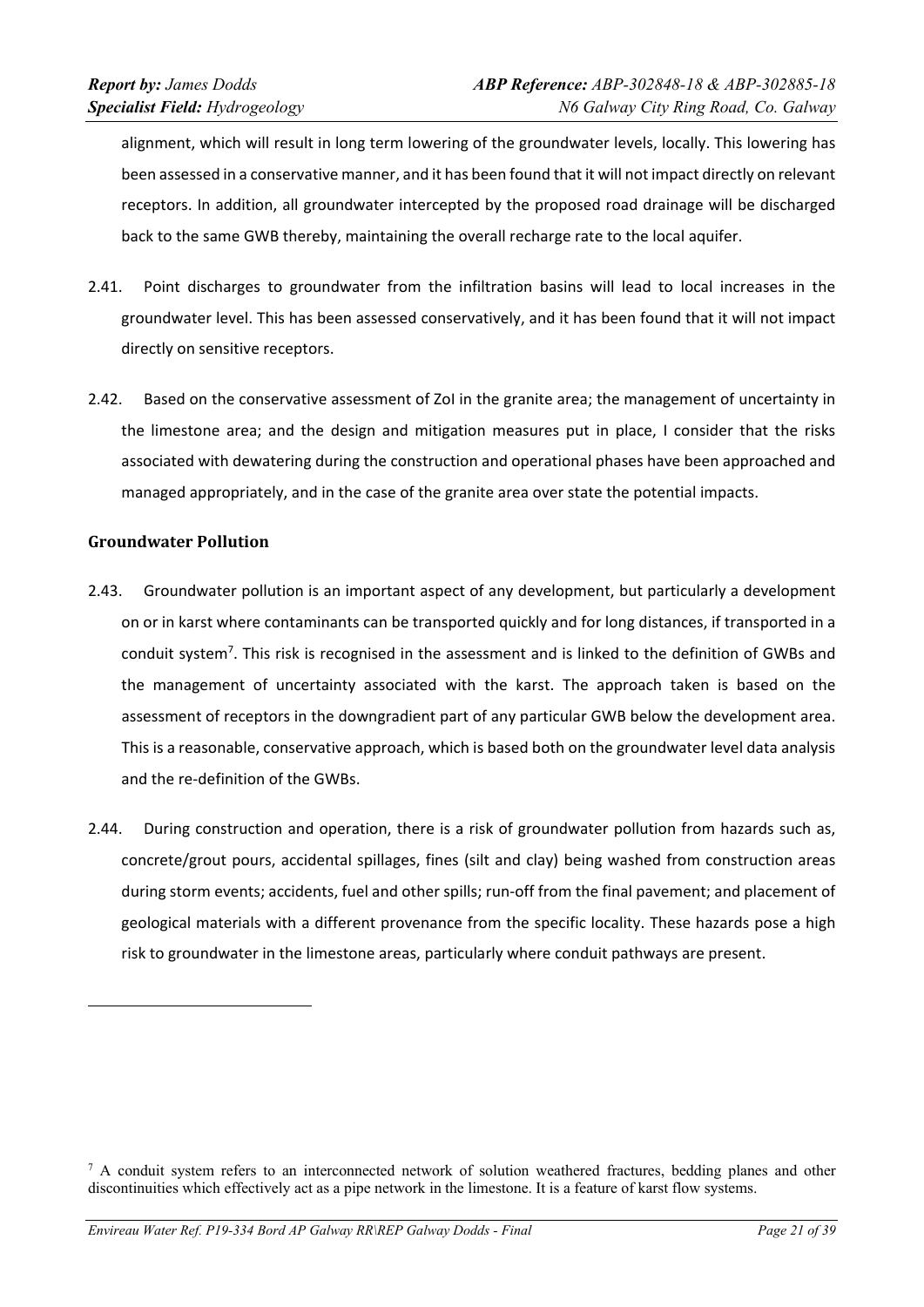#### 2.45. The risks associated with groundwater pollution are mitigated by:

- The Construction Environmental Management Plan (CEMP), with the Sediment, Erosion & Pollution Control Plan (SEPCP) and the Karst Protocol being key components of the CEMP in this regard.
- The location, design and construction of wetland treatment and soakaway areas designed to Irish TR11 Standards.
- The drainage design, including the design of the infiltration basins, minimises the risk of a pollution event during operation affecting groundwater quality. Risk of spillage is low (<0.5%) and any impacts that do accidentally occur will be temporary.
	- $\circ$  All the infiltration basin designs include a containment area, a hydrocarbon interceptor and a wetland treatment component.
- The infiltration basins will promote settlement of fines and prevent entry of fines into the groundwater system.
- 2.46. The bedrock geology changes from the granite area in the west, to the limestone in the east. The two bedrock geology's have different chemical compositions. In simple terms the granite bedrock leads to base poor, low pH water, while the limestone water leads to base enriched neutral or high pH water. Therefore, if limestone derived material is placed over granite bedrock, surface water run‐off and/or groundwater from the placed limestone has the potential to locally impact local areas of peatland habitats by changing the pH of the run-off and/or groundwater. I consider that, the consequence of such an impact on groundwater pH is likely to be imperceptible. Due to the largely chemically inert nature of granite (which produces base poor run‐off and groundwater), if it is transported and used on embankments on limestone then there are no water chemistry concerns in terms of hydrogeology.
- 2.47. Risks of groundwater pollution are associated with all developments. The measures proposed to mitigate the risks within the context of this development are, in my opinion, concomitant with the nature and scale of the development and the level of the identified risks. As such the resultant risks associated with groundwater pollution and changes to water quality or chemistry at the European sites are, in my opinion, insignificant.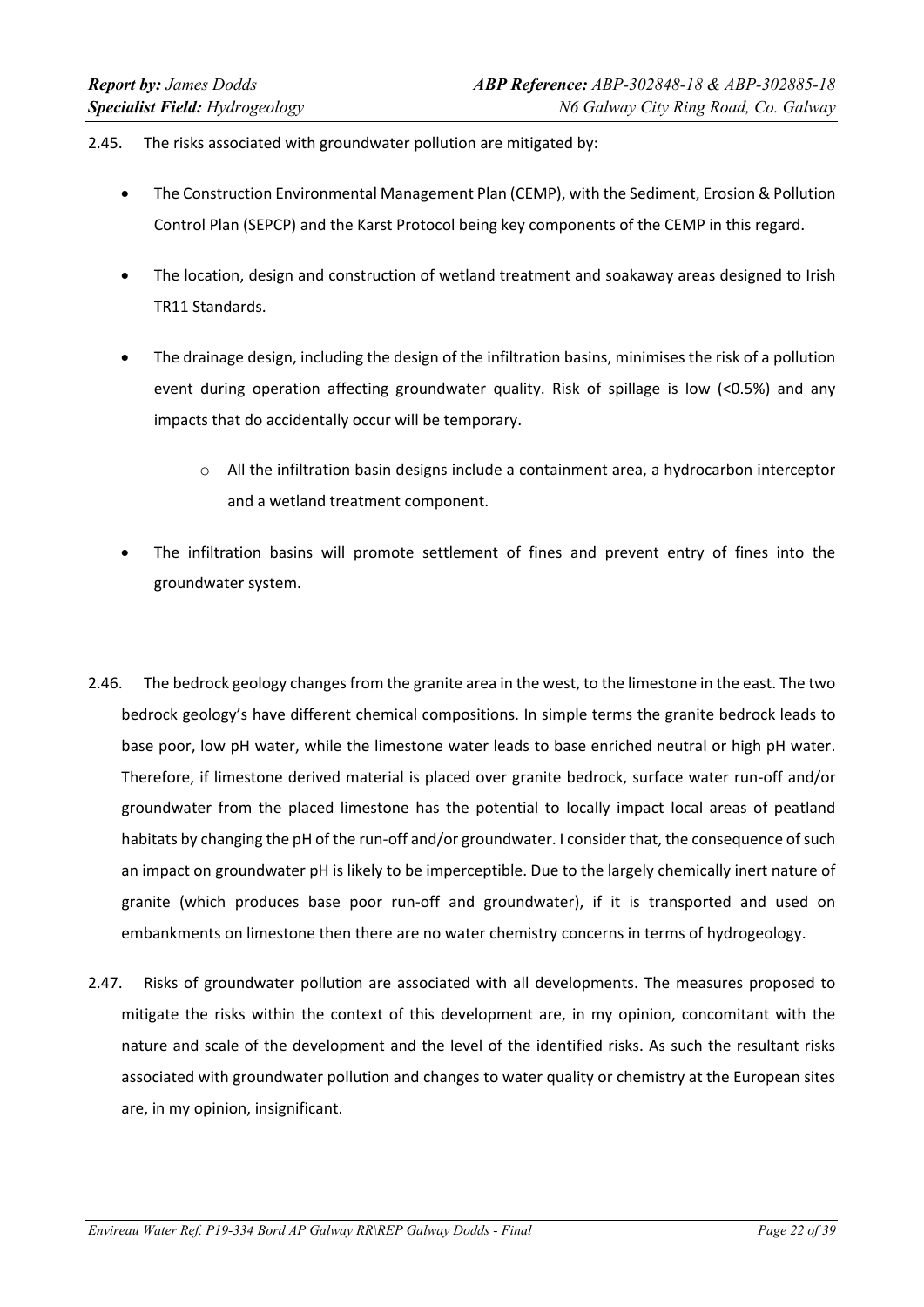### **Groundwater Recharge**

- 2.48. The construction and operation of the development will change the manner and potential for groundwater recharge<sup>8</sup>. As such there is a small, but real risk of an impact to receptors. Aspects of the proposed development which have the potential to affect recharge include:
	- Vegetation and soil removal, which leads to an increase in the quantity of rainfall reaching the bedrock surface. In the granite area this is most likely to increase run-off rather than recharge; while in the limestone area this is likely to increase recharge.
	- Pavement construction, which will lead to a loss of aquifer recharge area (zero recharge) along the alignment of the road, and diversion of rainfall to run‐off.
- 2.49. The CEMP calls for all run-off to be discharged either to the same surface water catchment in the granite area, or the same GWB in the limestone area. As such, there will be minimal change to the quantity of water within the catchments, although there will be small differences in the distribution of recharge/run‐off at the small (local) scale. These changes will quickly dissipate at the medium scale and in my opinion do not pose a material risk at the catchment or GWB scale, or on the cSAC/SPA scale.
- 2.50. The exception to this is where the road pavement directly crosses the Lough Corrib cSAC, south of Menlough Castle. In this location, the road pavement will prevent direct recharge to the underlying limestone. While the total quantity of groundwater reaching the cSAC will not change (due to the drainage arrangements), there will be a loss of rainfall reaching the bedrock surface directly under the pavement. This may have a negative impact on the flora below the elevated section of the pavement.

<sup>8</sup> Groundwater recharge is that component of rainfall which passes through the soil superficial material and unsaturated bedrock to reach the 'water table' or saturated zone, to become part of the groundwater flow system.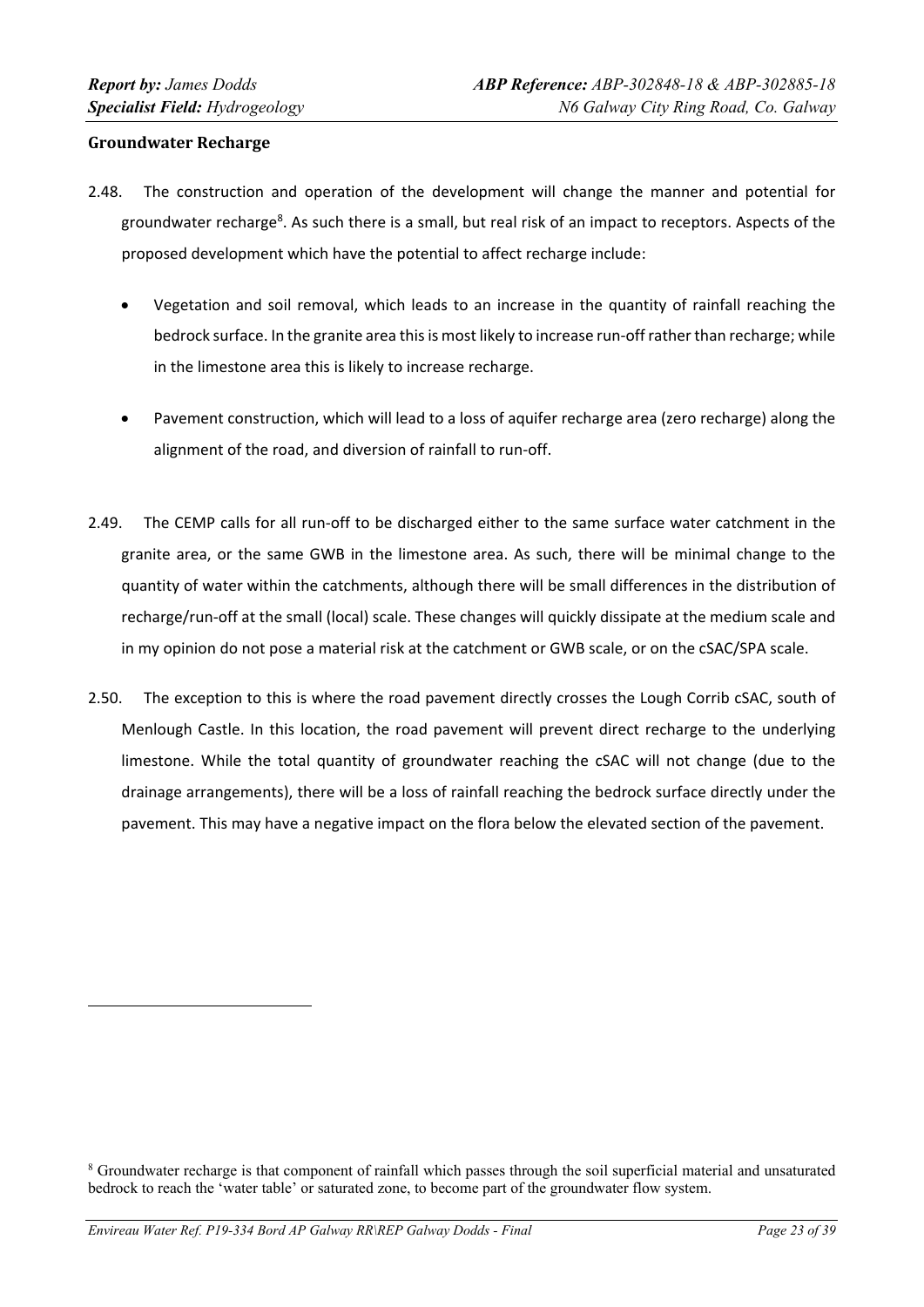# **3 ANALYSIS OF KEY QUESTIONS**

- 3.1. This section provides an analysis of the questions posed at paragraph 1.14 of this report.
- **Q1 Did the applicant and its advisors commission and undertake appropriate investigations to adequately define the baseline hydrogeological conditions?**
- 3.2. The applicant and its advisors based theirinvestigations on a desk study, field investigations and baseline monitoring of groundwater level and chemistry.
- 3.3. In summary, the desk study included the review of:
	- Current and historical Ordnance Survey maps available for the study area (1:2,500 and 1:10,560 scales)
	- Aerial photography
	- Aerial imagery from Google and Bing
	- LiDAR elevation data commissioned by OPW (Office of Public Works)
	- Geological and hydrogeological maps produced by and ground investigation reports held by the Geological Survey of Ireland (GSI)
	- Internationally published scientific and technical papers on the local geology, hydrogeology, soil, construction practices
	- Reports and documents produced as part of the N6 Galway City Outer Bypass Scheme (2000 ‐ 2006)
- 3.4. The field studies included a number of surveys and walkovers, together with intrusive drilling and field‐ testing investigations, including:
	- Geophysical surveys to provide additional detail on subsurface ground conditions along the route of the proposed development.
	- A condition survey of existing monitoring wells which were installed as part of the 2006 Galway City Outer Bypass studies, which allowed historic monitoring points to be incorporated into the monitoring network for the proposed road development.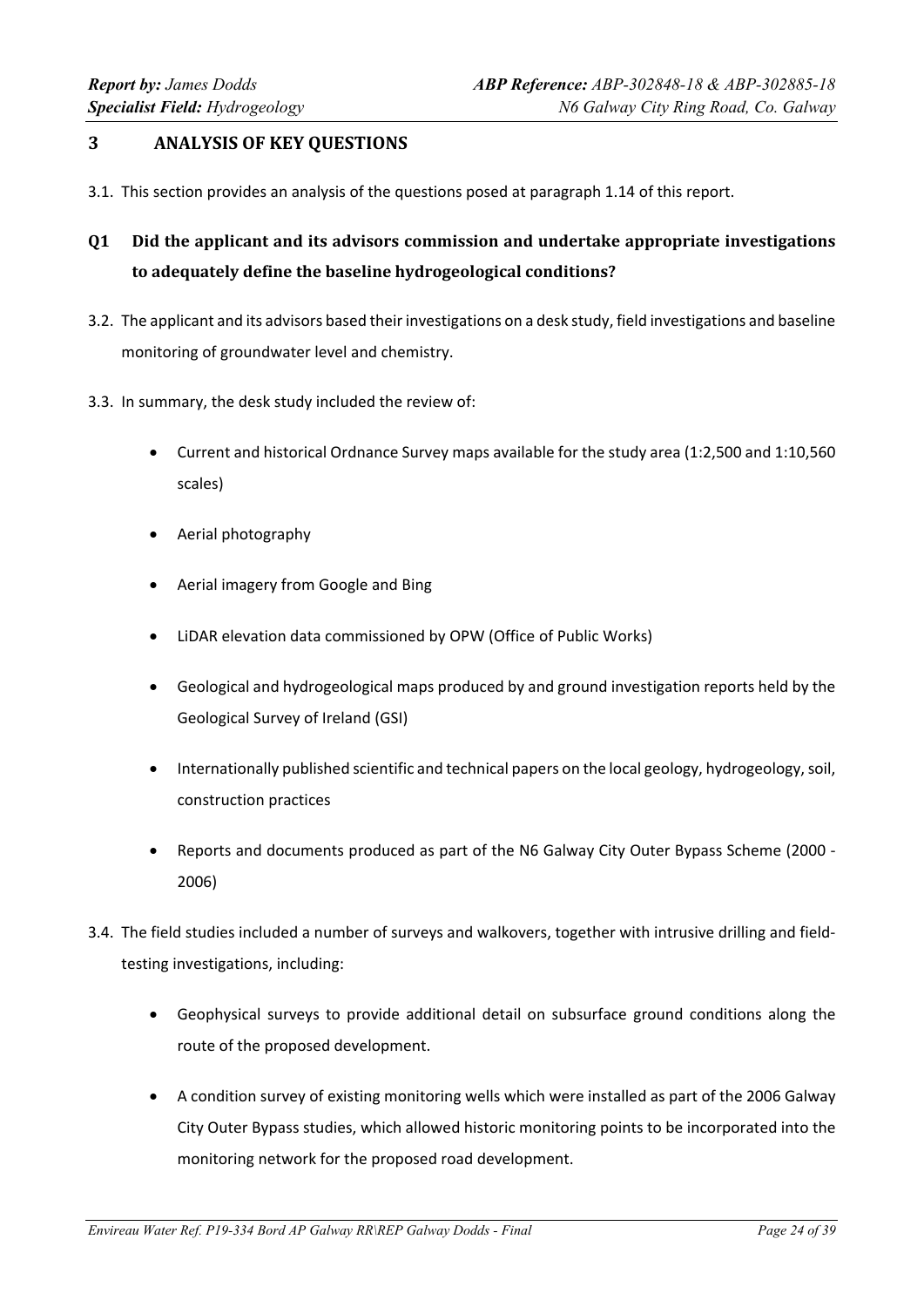- A regional karst survey was completed for the constraints and route selection studies for the proposed road development in 2014 and was updated in July 2016 following completion of site walkovers and ground investigations.
- Integration with five geological, geotechnical and hydrogeological ground investigations which included boreholes, trial pits and window sampling, aquifer permeability testing, groundwater sampling and analysis and water level monitoring.
- 3.5. In summary, the hydrogeological field investigations comprised the following:
	- 34 No. groundwater monitoring wells
	- 16 No. groundwater level monitoring rounds
	- 12 No. groundwater quality monitoring rounds
	- 15 No. infiltration tests
	- 16 No. small scale pumping test and variable head permeability tests
	- 8 No. Packer tests
	- 1 No. step pumping test
- 3.6. Groundwater monitoring was undertaken between February 2015 and April 2017. This included a total of 16 groundwater monitoring rounds. Measurements on individual wells were also taken during commissioning, well testing and spot checks. In total, 54 individual wells were regularly measured. While not all monitoring points were included in all monitoring rounds, the exceptionally high rainfall in the winter of 2015/16 resulted in high groundwater levels which were captured during the monitoring, allowing a groundwater high to be established in and around Lackagh Quarry.
- 3.7. All site specific investigation locations were sited based on the alignment and design of the proposed road development. Groundwater level, groundwater quality and aquifer testing in particular, was focused on locations of cuttings, structures and receptors.
- 3.8. Within the context of the Natura 2000 related groundwater dependent receptors, these locations were investigated either by direct investigation, e.g. water level monitoring, water sampling and analysis; or by inference from the wider surveys e.g. geophysics and groundwater level monitoring, to determine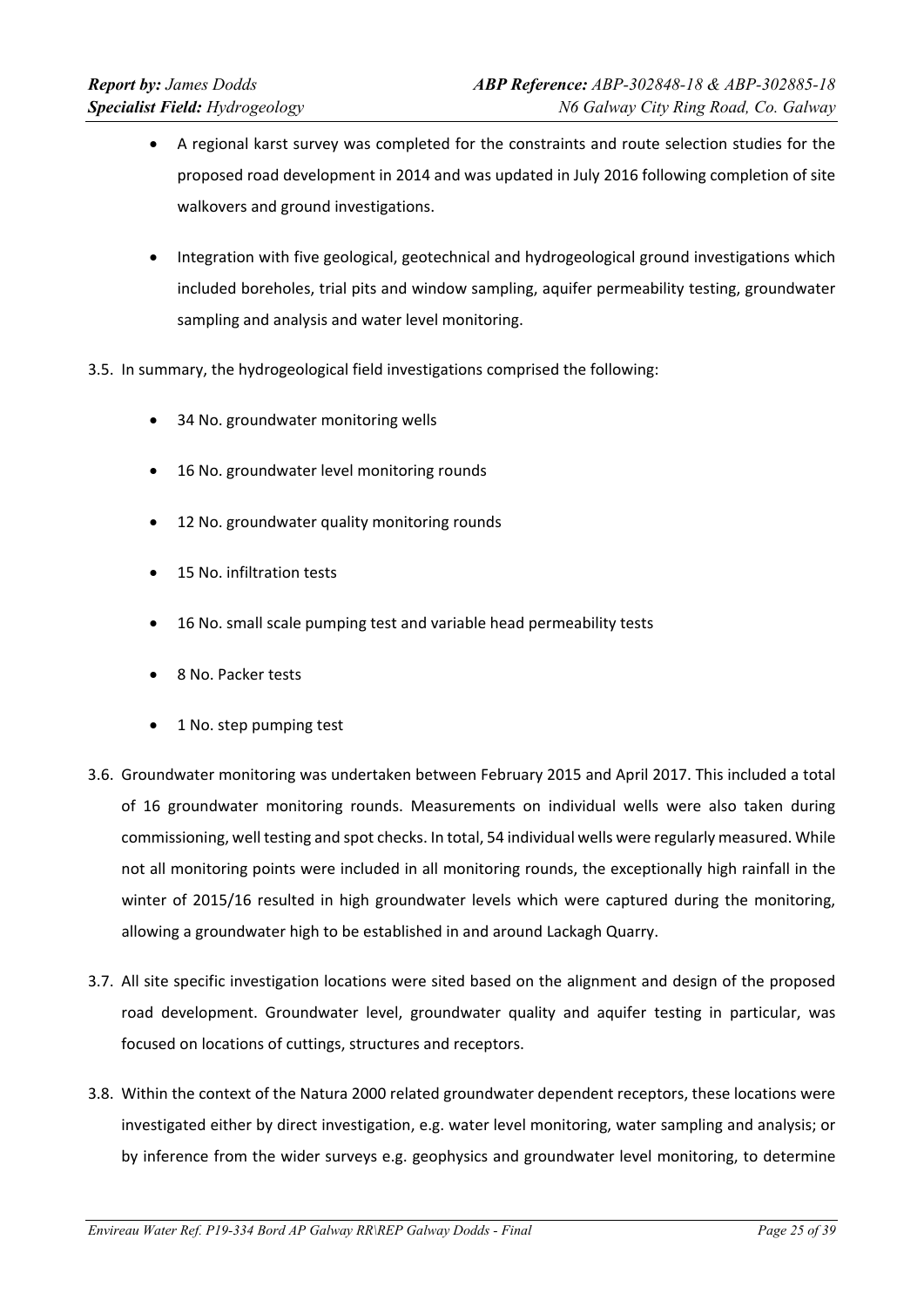the hydrogeological regime relevant to them. Due to the ecologically sensitive nature of the Natura 2000 sites, the investigation methodologies selected were those that would not impact directly on the European sites.

- 3.9. In terms of undertaking the impact assessment and designing mitigation, the key data required was the groundwater level, particularly high groundwater levels, and aquifer permeability. This data is fundamental to the definition of GWBs and the assessment of direct impacts as a result of dewatering. *In my professional opinion the applicant and its advisors did commission and undertake appropriate investigations to adequately define the baseline hydrogeological conditions.*
- **Q2 Did the applicant and its advisors commission and undertake appropriate interpretation of the findings of these investigations to enable them to develop and present a robust conceptual model which demonstrates a sufficient understanding of the hydrogeological environment?**
- 3.10. The results of the investigations have been used to develop a conceptual hydrogeological model which describes the following key features:
	- The differences between the granite area to the west of the development and the limestone area to the east.
	- The hydraulic properties of the bedrock aquifers in the two areas, and in the context of the limestone area acknowledgment of the highly variable nature of the aquifer in terms of permeability (the karst continuum).
	- The interpretation of ground investigation and geophysical results, as well as groundwater levels and their seasonality to be able to better define GWBs within the limestone area.
	- The link between GWDTE and lakes and the underlying groundwater systems.
- 3.11. I challenged the conceptual model and its veracity during the Oral Hearing, which resulted in several errata and correction documents being produced, together with improved representation of the model. Those corrections and representations did not materially change the conceptual model but provided a more robust baseline data set to support the model and made the understanding of the data easier.
- *3.12. In my professional opinion the applicant and its advisors have undertaken appropriate interpretation* of the findings of the investigations, in a manner which enabled them to develop and present a robust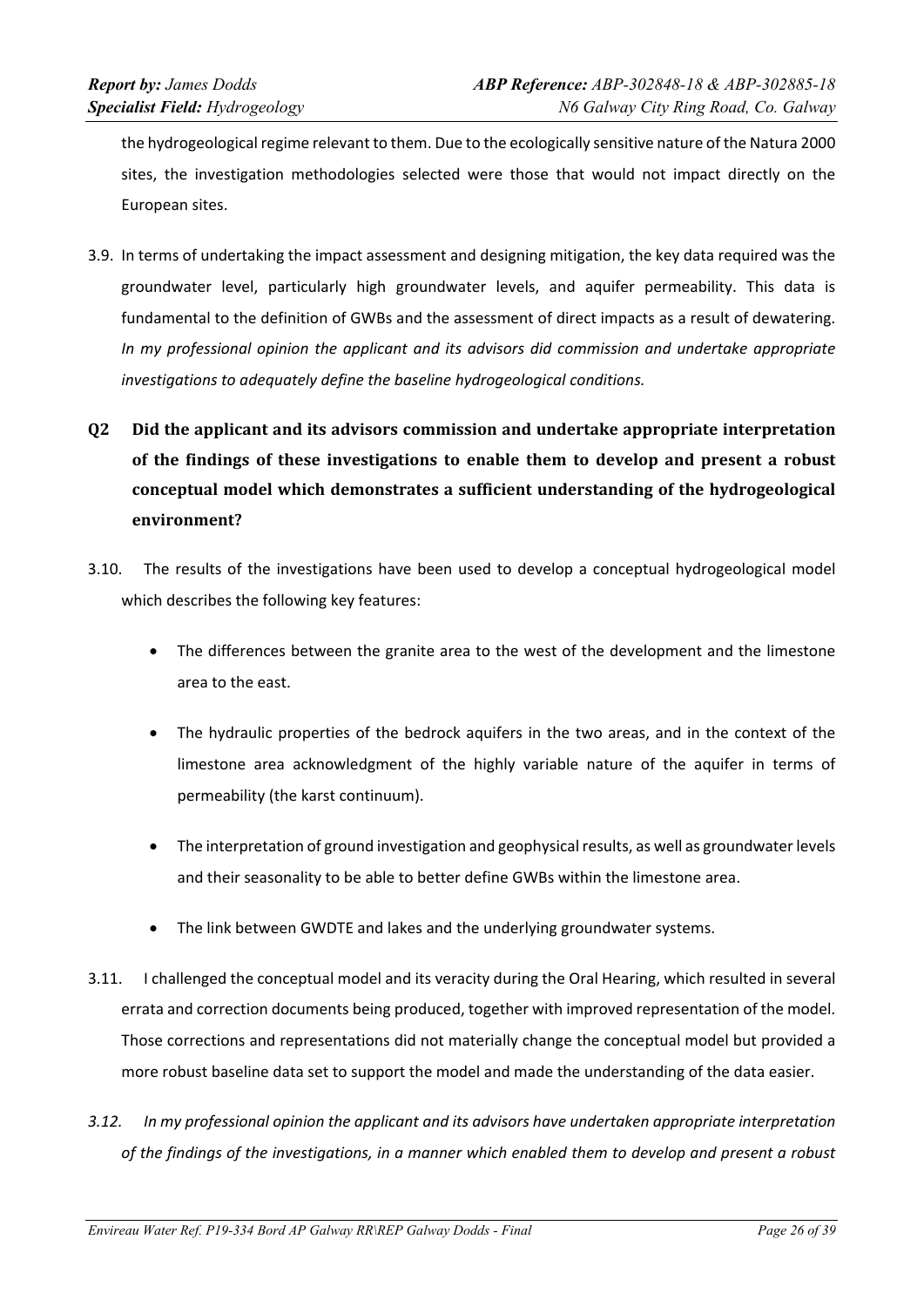*conceptual model, and which demonstrates a sufficient understanding of the hydrogeological environment.*

- **Q3 Based on the conceptual model, did the applicant and its advisors provide sufficient analysis to rule out any potential impacts derived from changes of water quantity and quality on the integrity/conservation objectives of Natura 2000 sites including the River Corrib, GWDTEs and including consideration of any supporting aquatic habitats outside the Natura 2000 sites, such as Coolagh Lakes, beyond all reasonable scientific doubt?**
- 3.13. Two important observations can be drawn from the conceptual model. The first is that the hydrogeology in the granite area is reasonably predictable, and the second is that in the limestone area there is always a degree of uncertainty due to the naturally highly variable nature of the ground.
- 3.14. With this in mind, the potential impacts in the granite area are well understood, and the analysis of the hydrogeological data within the context of the hydrogeological conceptual model and the proposed scheme, demonstrates that there is effectively zero risk derived from possible changes in water quantity or quality on the integrity/conservation objectives of Natura 2000 sites, beyond scientific doubt.
- 3.15. In the limestone area, it is acknowledged that residual risks remain due to the inherent uncertainty in the hydraulic properties in karst terranes. To this end, the design of the scheme has incorporated features which from a water management and hydrogeological perspective, will prevent potential impacts from occurring.
- 3.16. While Lough Corrib SPA is generally upstream of the proposed road development, a single outfall (the proposed drainage outfall for the N59 Link Road North) eventually discharges to a part of the River Corrib which falls within the SPA designation. It is also recognised that the proposed scheme also crosses GWBs that support groundwater dependent wetland habitats within European sites and traverses a number of watercourses that lie within or drain to a European site.
- 3.17. Therefore, the drainage of the scheme includes combined filter drains, carrier drains, surface water channels, narrow filter drains, cut-off and toe drains, attenuation ponds, grassed surface water channels, petrol and oil interceptors, wetlands and infiltration basins; in accordance with current TII Publications, guidance documents and industry best practice methods.
- 3.18. To maintain the existing water quality in receiving watercourses, flow control measures will be provided at all outfalls and discharge points along the length of the mainline of the scheme to ensure discharge does not cause any adverse effects on flow rates in the receiving watercourse or sewers, and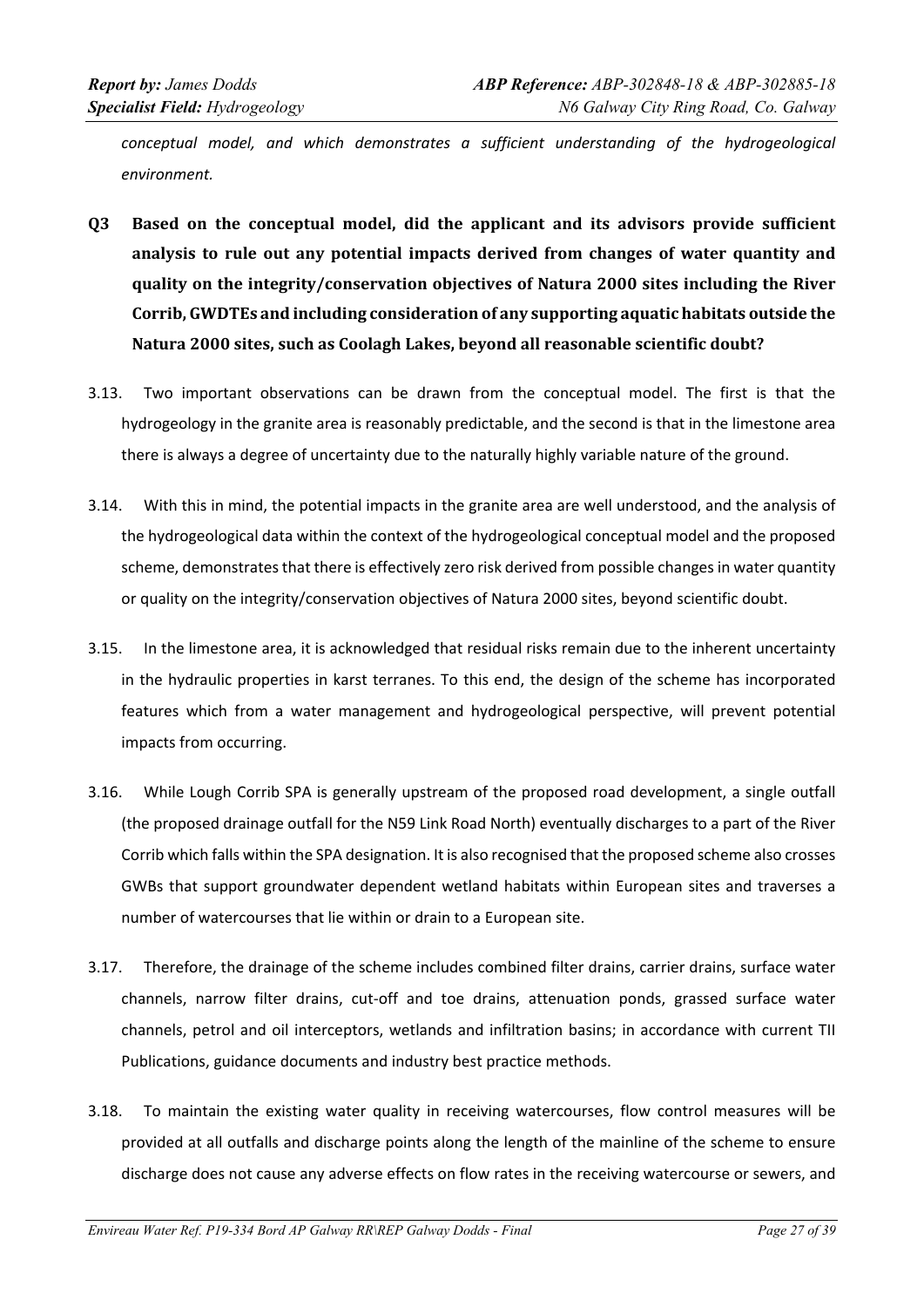where appropriate to allow sufficient time for infiltration to discharge to the ground. As such, there will be 'no worsening' of flow rates outside of the site boundary up to the 1 in 100 year storm event.

- 3.19. Within the limestone area, a sealed drainage system is provided to protect the underlying sensitive aquifers, and the drainage design takes into account the distribution of groundwater bodies so that rainfall remains within the groundwater body to which it would naturally recharge.
- 3.20. Pollution control measures are provided on all networks on the mainline of the scheme prior to out‐ falling/discharging to ensure that receiving water bodies are not contaminated by run-off during the construction or operational phases.
- 3.21. To maintain the existing hydrogeological regime and minimise the risk of impacts to groundwater quality in receiving GWBs, there will be no groundwater lowering within groundwater bodies that support groundwater dependent habitats within a European site.
- 3.22. All infiltration basins include systems to remove floating hydrocarbons, dissolved metals in road run‐ off and suspended solids, by incorporating a hydrocarbon interceptor and an engineered wetland, and include a containment area to provide an appropriate holding time to contain accidental spillages. The basins will be over excavated by 2m to accommodate the provision of a minimum of 2m thickness of appropriate subsoil (as per TII definition in HD45/15), to provide a further attenuating layer for dissolved or suspended contaminants in the road run‐off.
- 3.23. As such, the combination of the engineered wetlands with the infiltration basins and associated features, provides an appropriate level of protection to prevent contamination of groundwater from the road run‐off.
- 3.24. The area around the Lackagh Tunnel and the Menlough Viaduct is, and has been recognised as, particularly sensitive, due to the potential for an impact on the Lough Corrib GWB and in turn on the Lough Corrib cSAC. Considerable effort has gone into the understanding of the hydrogeology in this area and the interactions between GWDTE, lakes, groundwater, and the development. As a result, the design of the scheme around Lackagh Quarry does not allow dewatering of the bedrock aquifer to be undertaken in association with Lackagh Tunnel and its western approach, and the Menlough Viaduct.
- 3.25. To avoid construction of the Lackagh Tunnel affecting QI Annex I habitats in Lough Corrib cSAC or affecting the existing hydrogeological regime supporting wetland habitats in Lough Corrib cSAC, the following designs and construction protocols have been put in place: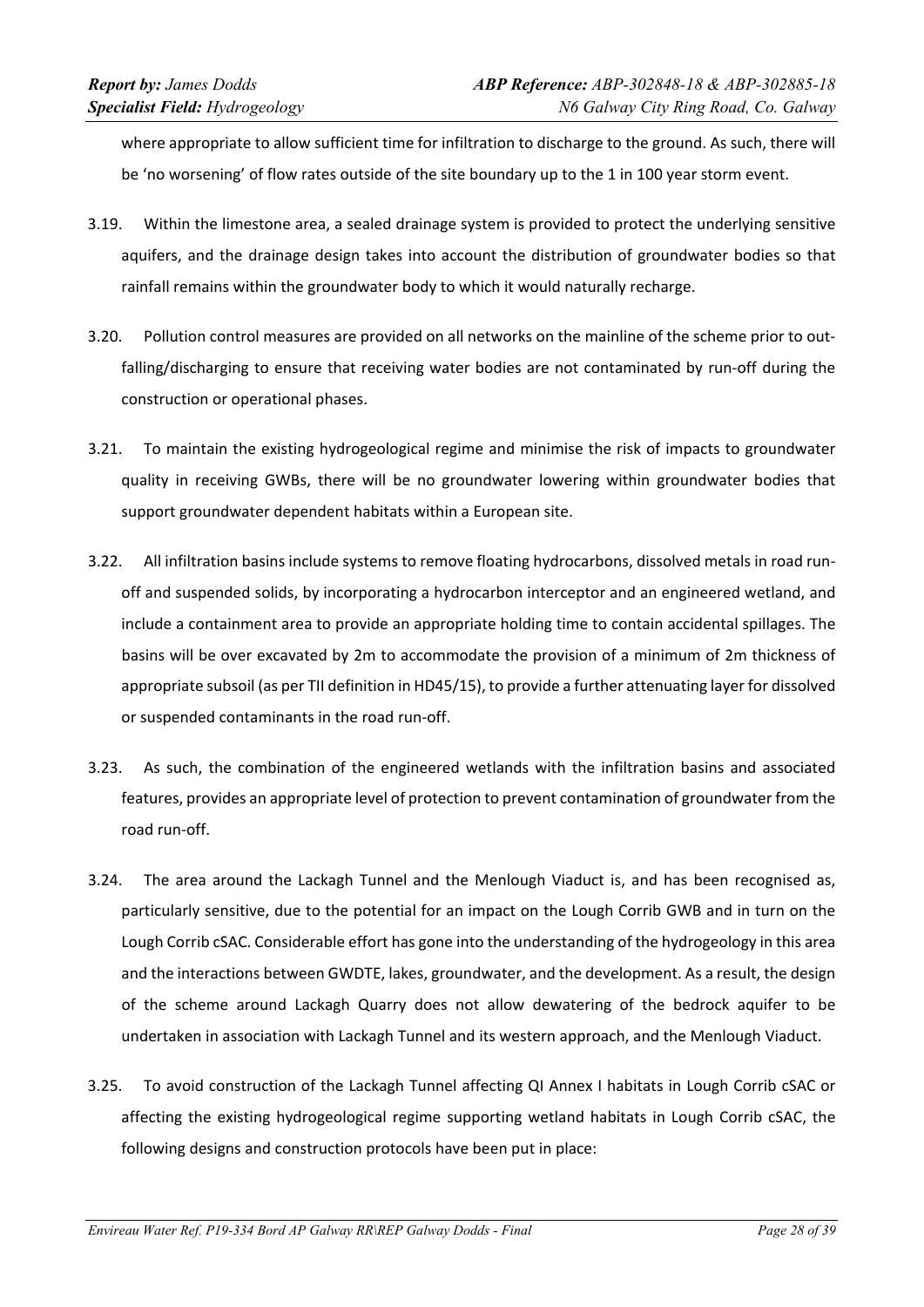- The Lackagh Tunnel is a mined (drill and blast) twin bored tunnel within rock located beneath the Lough Corrib cSAC, with the following features:
	- $\circ$  each bore maintains at least 8m clear rock above the crown of the tunnel to the top of the Lough Corrib cSAC ground surface
	- o a 7m wide pillar separating the twin bores
- Stabilisation of the western quarry face will be completed in advance of tunnelling works including a composite support system of rock bolts, rock dowels, steel mesh and sprayed concrete.
- Blast design and limitations are set out and include, a conservative design approach, and a vibration assessment which determined that a maximum vibration limit of 25mm/sec at the ground level will not pose a risk to habitats within Lough Corrib cSAC. A target construction blast vibration limit of 20mm/sec will be implemented ensuring the maximum vibration limit is not exceeded. A monitored trial blast will be undertaken in the same bedrock formation by the blasting contractor in a controlled location that will pose no risk to sensitive receptors, including habitats within Lough Corrib cSAC. The trial blast will not exceed the vibration limitations of the local sensitive receptors and therefore pose no impact. The information obtained from the trial blast will be used to calibrate and refine the blast design to a site‐specific design.
- The infiltration basin in Lackagh Quarry has been designed to retain the natural recharge pattern by maintaining recharge to the groundwater body below.
- In order to maintain recharge catchments, any inflows into the tunnel during construction will be managed by designing them to infiltrate to the floor of the tunnel until their inflow is sealed off.
- All construction works will remain above the local groundwater level for the duration of the worksto ensure that the groundwater is not intercepted, and dewatering of the bedrock aquifer is not required. The construction schedule will be tailored so that the excavation of the lower section will occur when the groundwater level is low and is below the construction level.
- The tunnel will be fully lined with concrete.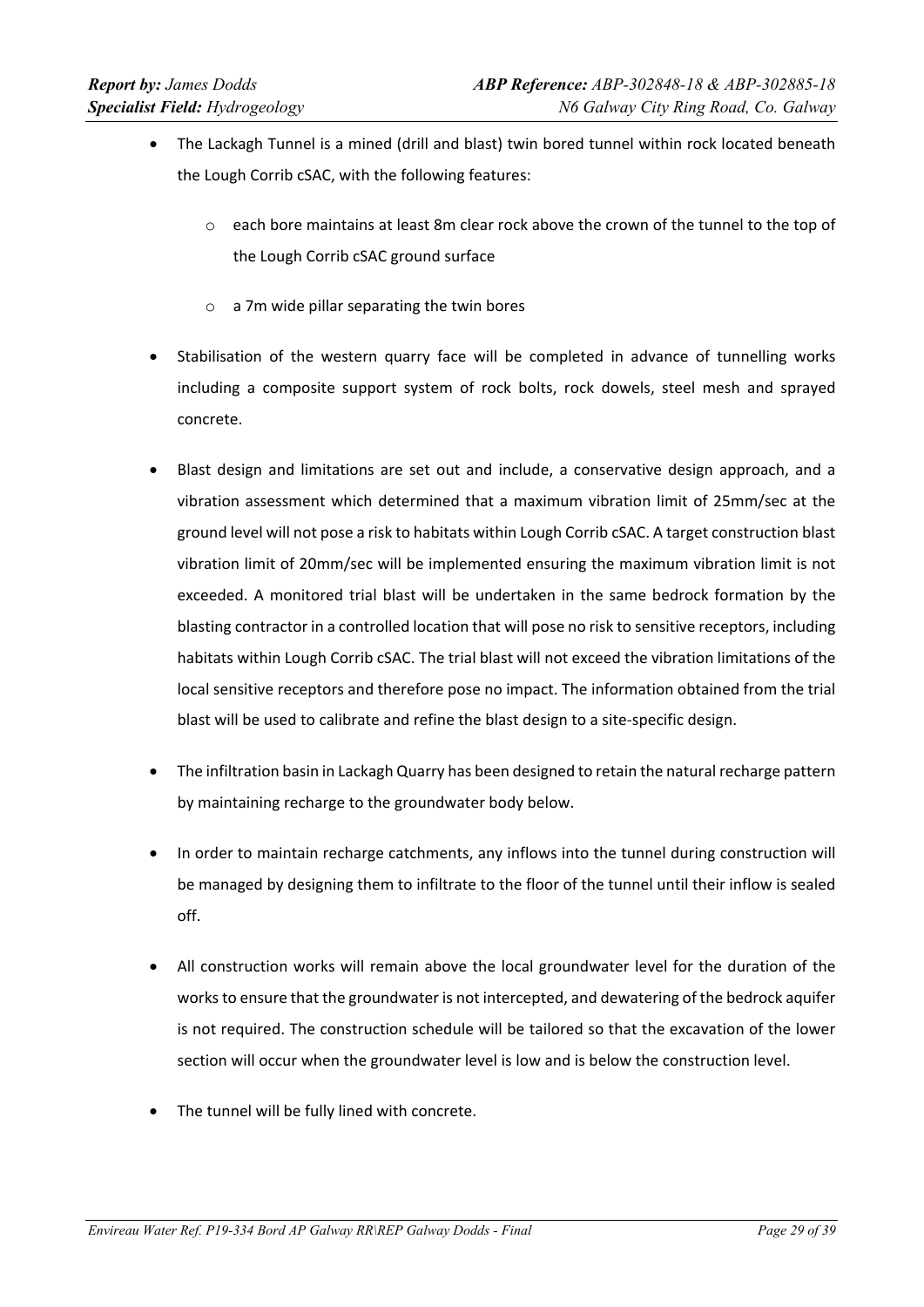- On the western approach to Lackagh Tunnel a watertight seal will be installed on the underside of the road base and the cutting sides to protect against groundwater inflow and prevent contamination of groundwater.
- Retaining systems are included at pinch point locations to prevent encroachment on Annex I habitats.
- The retaining walls on the western approach will be watertight to a level of +17.7mOD to seal out any groundwater in the subsoil or bedrock and will prevent contamination of groundwater.
- 3.26. While other parts of the scheme within the limestone area have the potential to impact on the groundwater system, they are not in direct contact with Natura 2000 sites and only have weak connections, or pathways associated with the Inner Galway Bay SPA, and Galway Bay Complex cSAC and do not pose a direct risk to either.
- *3.27. Based on the conceptual model the differences between the granite and limestone areas, the proposed scheme, and the design considerations included to protect Natura 2000 sites, it is my professional opinion that the applicant and its advisors have provided sufficient analysis to rule out any potential impacts derived from changes in groundwater quantity and quality on the integrity/conservation objectives of Natura 2000 sites, including the River Corrib, GWDTE and including consideration of any supporting aquatic habitats outside the Natura 2000 sites, such as Coolagh Lakes, beyond all reasonable scientific doubt.*
- **Q4 In the case of non‐Natura 2000 sites, are the baseline conditions and potential impacts adequately described and are the mitigation proposals put forward justifiable and reasonable?**
- *3.28. As described in the previoussections, in my professional opinion the baseline conditions and potential impacts are adequately described.*
- 3.29. The Construction Environmental Management Plan (CEMP) is an important tool in managing risk. The CEMP summarises the overall environmental management strategy that will be adopted and implemented during the construction phase of the proposed road development. The purpose of the CEMP is to demonstrate how the proposed construction works can be delivered in a logical, sensible and safe sequence with the incorporation of specific environmental control measures relevant to construction works of this nature. The CEMP sets out the mechanism by which environmental protection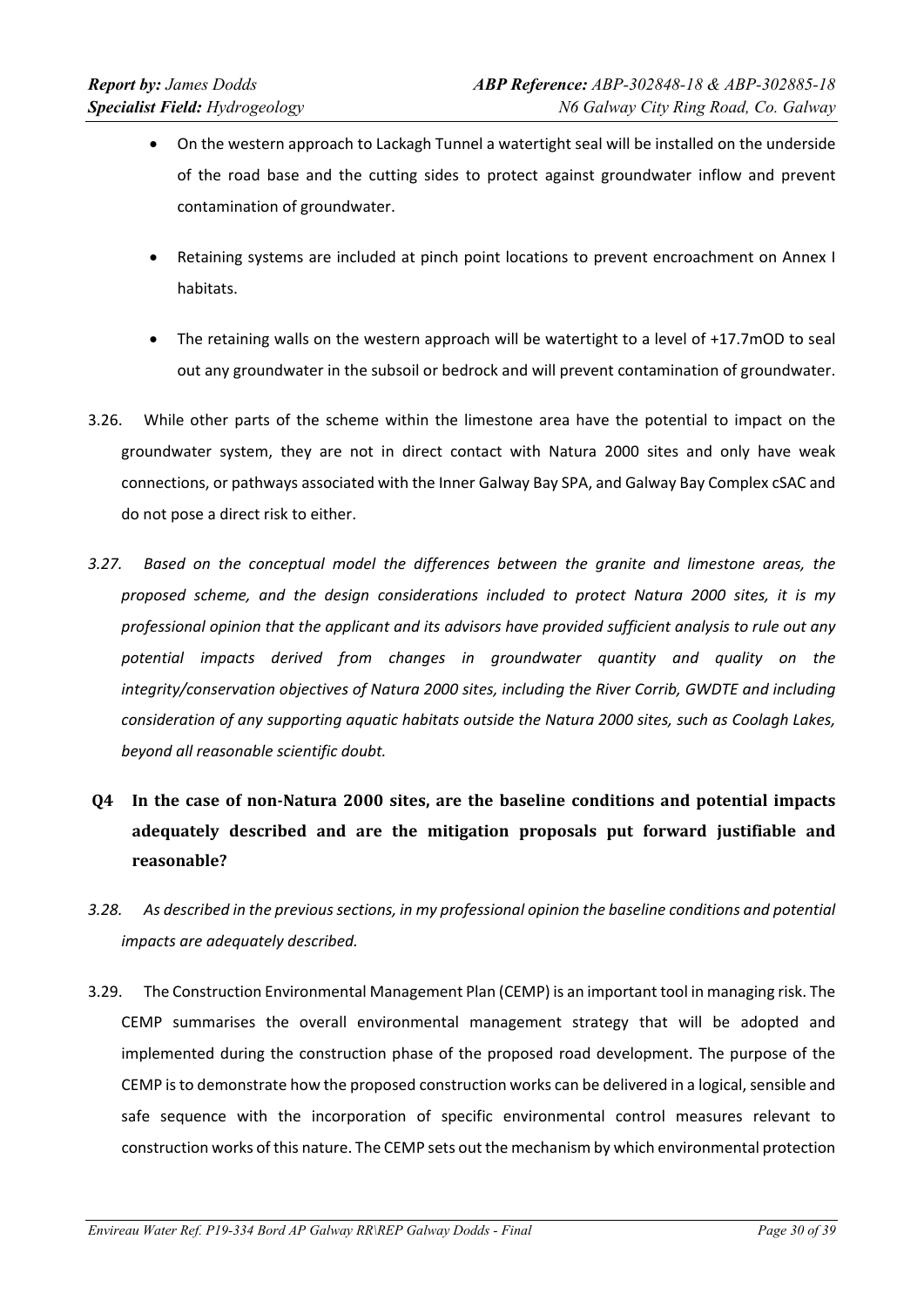is to be achieved during the construction phase of the proposed road development. Implementation of the CEMP must ensure that disruption and nuisance are kept to a minimum.

- 3.30. The CEMP has been prepared in accordance with industry best practice guidance including:
	- TII's Guidelines for the Creation, Implementation and Maintenance of an Environmental Operating Plan.
	- Construction Industry Research and Information Association (CIRIA) in the UK, Environmental Good Practice on Site Guide, 4th Edition (CIRIA 2015).
- 3.31. The CEMP has been prepared with reference to the Environmental Impact Assessment Report (EIAR) and the Natura Impact Statement (NIS).
- 3.32. Of particular note with respect to water management is the Sediment, Erosion and Pollution Control Plan (SEPCP), which summarises the procedures and technical practices for implementing effective sediment, erosion and pollution control through a variety of delivery methods for the construction phase of the proposed road development. The SEPCP demonstrates that run-off from the construction site can be controlled so as not to impact any receptors.
- 3.33. With respect to the hydrogeology of the limestone area in particular, the Karst Protocol (contained within the CEMP) summarises the procedures and technical practices for the identification of karst conduits within the limestone during construction. Investigation and treatment is necessary to ensure that there is no, or effectively no, impact on the quantity or quality of groundwater either as a result of construction or operation of the proposed development.
- 3.34. In summary, the full and proper implementation of the CEMP will ensure that any direct or indirect or ex-situ impacts on the non-Natura 2000 are avoided and on that basis, in my professional opinion, the *mitigation proposals put forward are justifiable and reasonable.*
- **Q5 Assuming that the mitigation proposals put forward are justifiable and reasonable, are there any residual risks despite the mitigation, and if so what degree of risk remains and if impacts occurred, would it be sufficient to undermine the conservation objectives for the river and the lakes (or any other GWDTE in the SAC or surrounding area)?**
- 3.35. The risks associated with hydrogeological related impacts manifest themselves via a reduction in water quantity or quality at any particular receptor. These risks have been assessed on an appropriately robust quantitative data set, which has been interpreted in a conservative manner. The assessment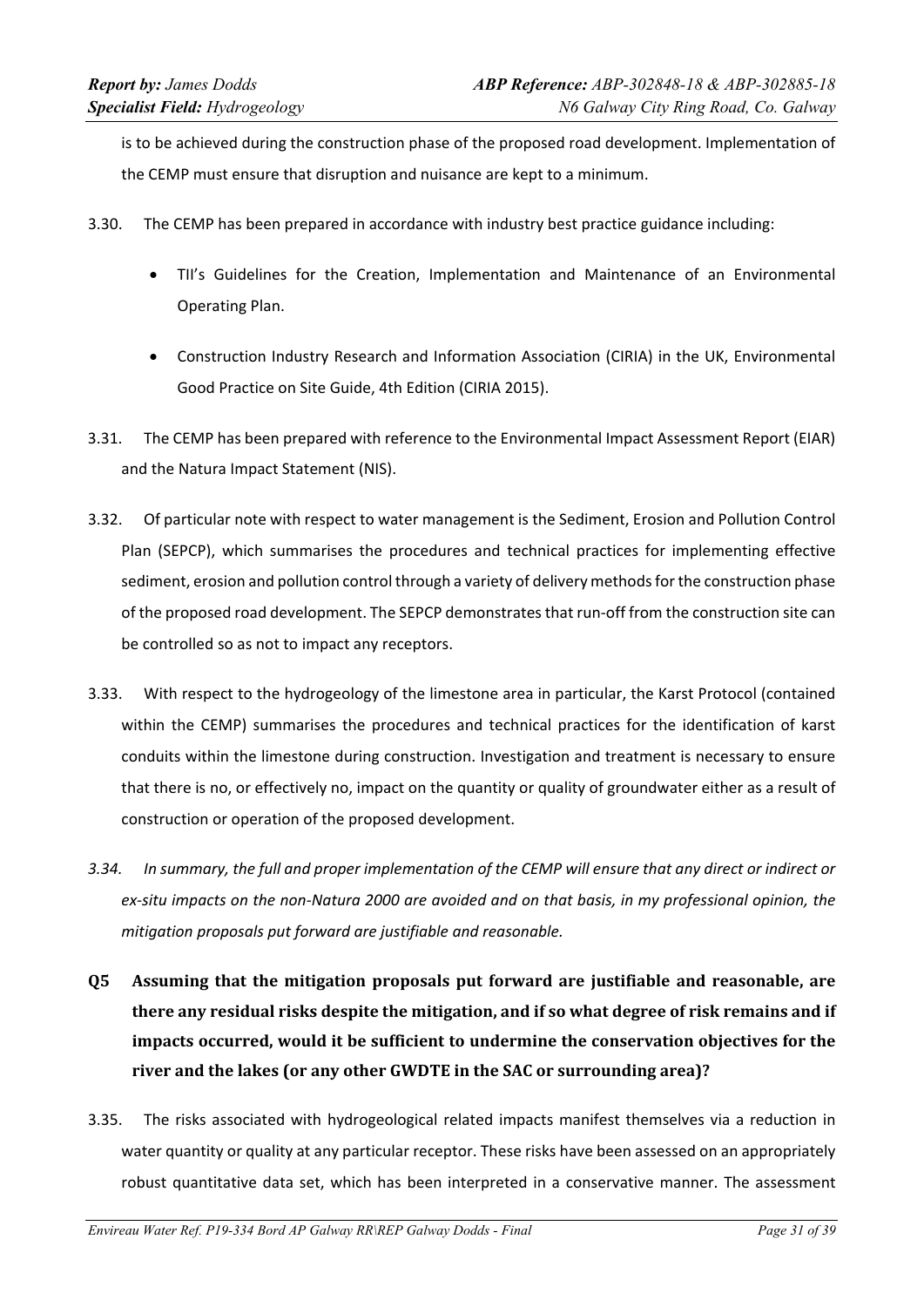within the granite area is particularly conservative, and the residual risks are in my professional opinion effectively zero. Within the karst area, residual risks remain due to the inherent, natural variation associated with the karst continuum. The residual risks relate to water quality, as the design of the scheme maintains the water balance within each GWB and dewatering will not be undertaken in those GWBs with a direct link to Natura 2000 sites.

- 3.36. The residual risks associated with water quality are mitigated by the CEMP and its associated SECP and the Karst Protocol. The SECP and Karst Protocol serve to reduce the risk of introduction and transport of polluting materials into the ground to an absolute minimum, and to ensure that karst conduits discovered during construction are investigated and treated appropriately.
- 3.37. The operational design of the scheme reduces the risk of contaminated water entering the ground by the provision of engineered treatment wetlands prior to soakaway areas and the incorporation of valves to hold back run-off from accidental spillages. The residual risks therefore result from an incident or sequence of occurrences which overwhelm the system and/or poor maintenance of the mitigation. In the case of the former, this risk cannot be ever reduced to zero, however the design of the systems is in line with government guidance and is robust. Failure due to natural events will be associated with high rainfall and run-off and therefore by definition will be short-lived and associated with high volumes of dilution.
- 3.38. It is important, that in order to provide ongoing mitigation, that the drainage systems, treatment wetlands and soakaways are well maintained, in perpetuity.
- 3.39. Assuming that the CEMP is implemented in full and to a high standard, it is my professional opinion *that residual risk is very low and insufficient to undermine the conservation objectivesfor the River Corrib* and associated lakes (or any other GWDTE in the cSAC or surrounding area), and that in the unlikely *event that impacts occurred, that they would it be short‐lived and insignificant.*
- **Q6 With respectto the screening assessment for the Appropriate Assessment – is the applicant correct to screen out all but the Lough Corrib and Galway Bay Natura 2000 sites, or are there any impact pathways not considered that should have been?**
- 3.40. The groundwater pathways or vectors that link the proposed road development with the wider environment are well understood. The technical basis for the screening assessment with respect to hydrogeology is the groundwater catchment (or in this case the GWB). The screening was carried out based on mapped surface water catchments and the GWBs mapped by the GSI. On that basis the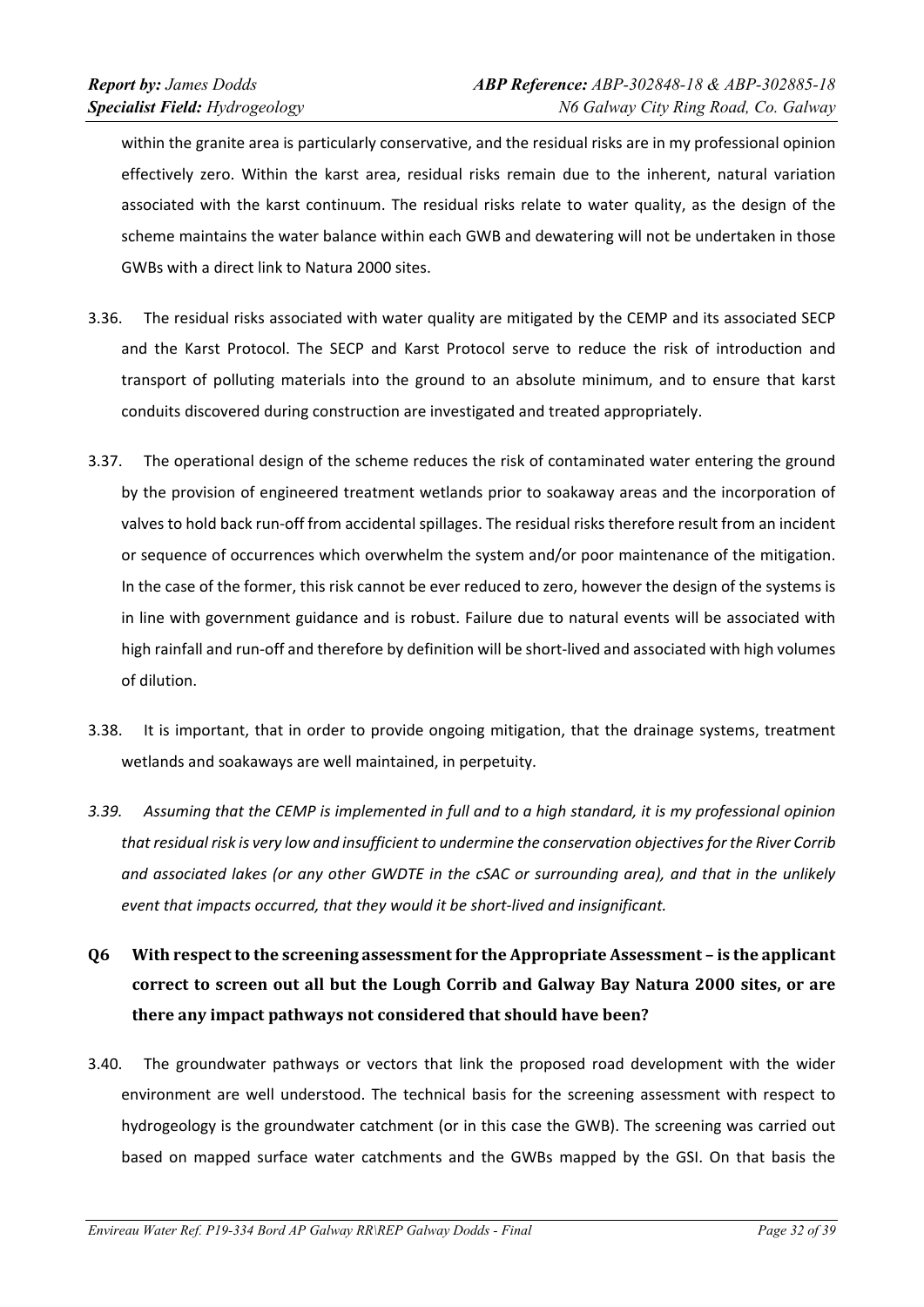screening identified that the only at-risk receptors were the Lough Corrib and Galway Bay Natura 2000 sites, which in my professional opinion was correct. As part of the technical hydrogeological investigation the Clare‐Corrib GWB was re‐defined and split into several sub‐catchments. This was based on good scientific data and did not alter the broader picture represented in the Appropriate Assessment.

- *3.41. Given the hydrogeological setting in both the granite and limestone areas, and the technical hydrogeological investigations that have been undertaken it is my professional opinion that there are no other impact pathways which should have been considered.*
- **Q7 For the Environmental Impact Assessment (and to a lesser extent the Appropriate Assessment), in respect of bird populations also using Galway Bay and Lough Corrib, will there be a significant impact on water quality and in Ballindooley Lough and/or Moycollen Bogs, or other wet habitats such as wet heath?**
- 3.42. There are two mechanisms by which the water quality at Ballindooley Lough and/or Moycollen Bogs, or other wet habitats such as wet heath, could be affected by the proposed road development. The first is due to contaminated run-off during the construction or operation entering watercourses or groundwater and entering the lakes or other wet habitats. The other is a change in the provenance of water entering the lake or other wet habitats of such magnitude that it affects the chemistry of the water and the ecology that relies upon it.
- 3.43. The conservative nature of the technical assessments, the design of the scheme and the mitigation that is proposed demonstrate, in my opinion, that the risks to the wet habitats in the granite area including Moycollen Bog are effectively zero.
- 3.44. In the limestone area, and in the area of Ballindooley Lough (and Lough Corrib) the technical assessment has shown that the lakes are effectively isolated from a significant groundwater flux, by virtue of thick underlying low permeability material, as such any small effect on groundwater flow (flux) as a result of the proposed road scheme would have no material effect on the provenance and mix of the water chemistry. The mitigation included in the design and management of the construction and operation of the scheme effectively reduces the risk of an impact on water quality in Ballindooley Lough and/or Moycollen Bogs, or other wet habitats such as wet heath, to essentially zero.
- 3.45. Therefore in my professional opinion, the risk of an effect with respect to a groundwater pathway or *vector, sufficient to impact on the bird populations using the Galway Bay and Lough Corrib SPAs, is effectively zero.*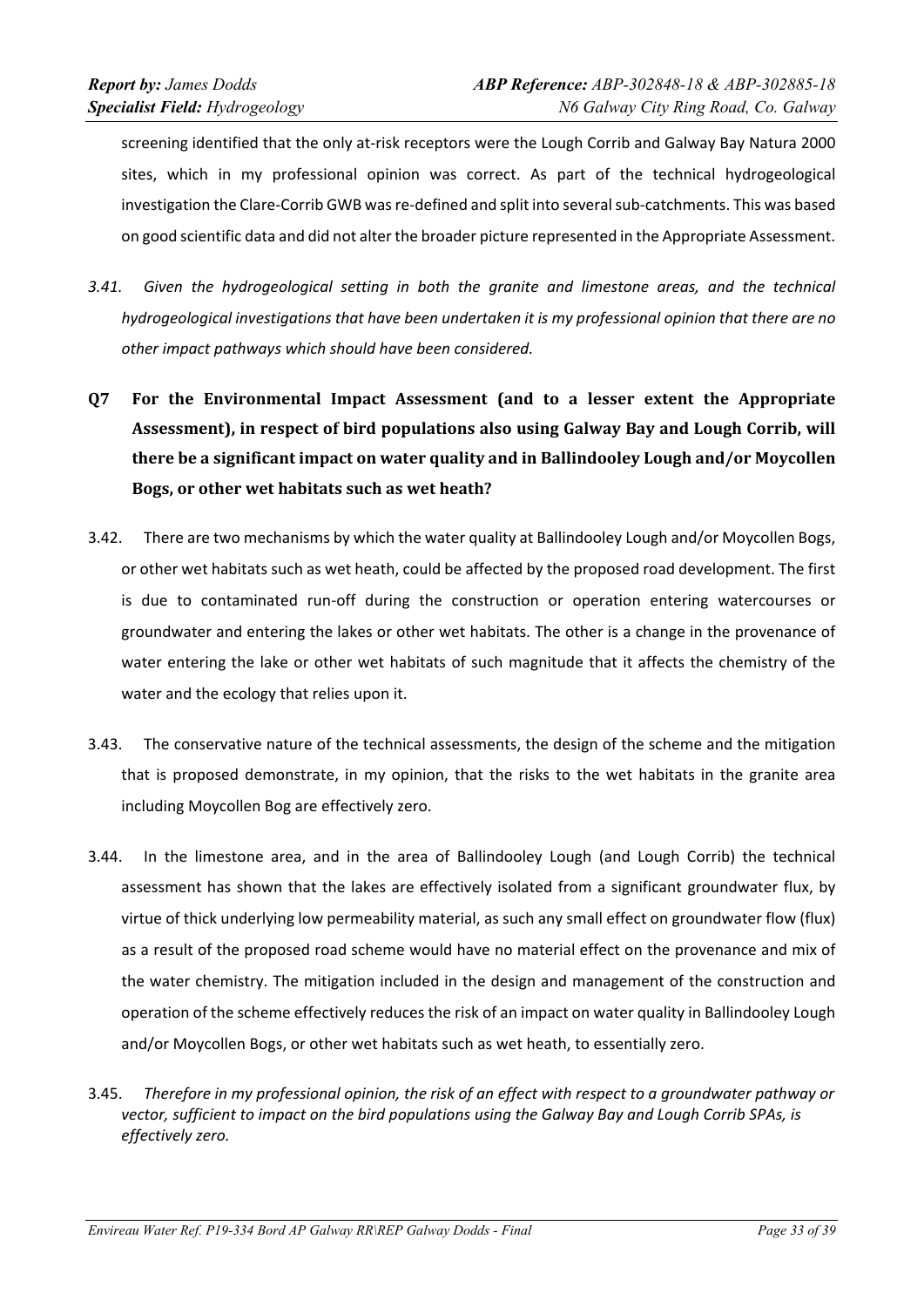# **4 OBJECTORS COMMENTS**

- 4.1 A list of objectors and the topics that they raise are provided in Section 1. In summary the topics that have been raised are:
	- Potential impacts to private domestic wells
	- Potential impacts to private commercial wells
	- Possible impacts to water quality
	- Potential impacts to private wastewater treatment systems
	- Potential impact to a geothermal borehole
	- Potential for groundwater flooding and sediment mobilisation at Lackagh Quarry
	- Potential for structural instability in areas of groundwater drawdown
	- Potential for impacts to Lough Corrib cSAC through the hydrogeological interactions
	- Potential for impact to Moycullen Bogs NHA through hydrogeological interactions
- 4.2 The hydrogeological assessment, presented in Chapter 10 of the EIAR and Appendix A of the NIS, includes detailed consideration of groundwater features located within the study area, assessment of changes to the hydrogeological environment from design elements and mitigation measures proposed in respect of the proposed road development.
- 4.3 I have reviewed these documents and consider that the applicant and its advisors commissioned and undertook appropriate investigations to adequately define the baseline hydrogeological conditions, and that they used the results from the investigations and analysed and interpreted them appropriately. This enabled them to develop and present a robust conceptual model which demonstrates a sufficient understanding of the hydrogeological environment, to allow potential impacts to have been evaluated.
- 4.4 In his Statement of Evidence submitted on 20 February 2020, Dr Leslie Brown responded to submissions/objections and provided further information and clarification on the assessments undertaken and put these in the specific context of the objections raised. During his oral evidence I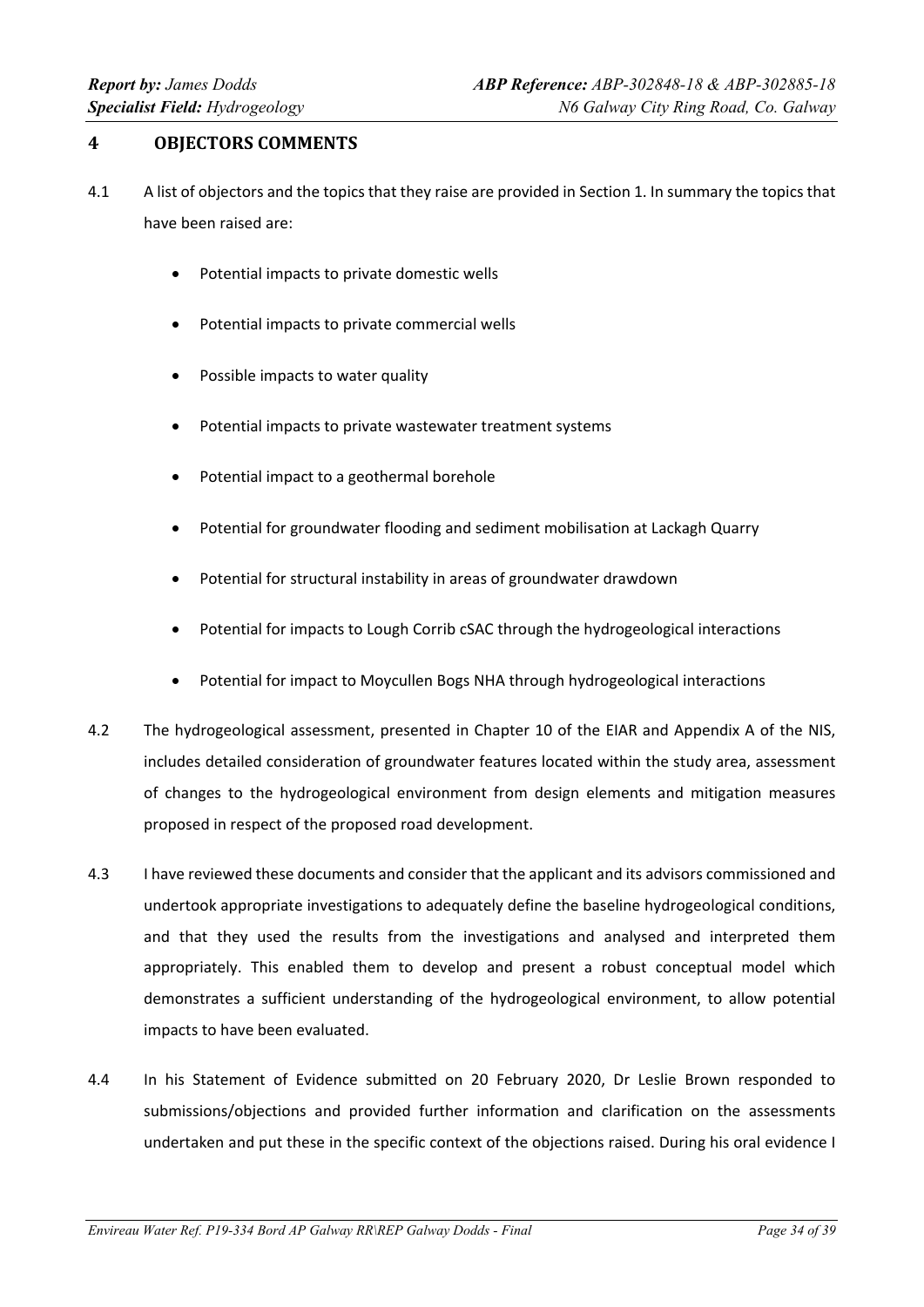robustly challenged Dr Brown, resulting in erratum and additional clarification being submitted during the hearing.

- 4.5 As part of this four water supply wells that were not identified in the EIAR were assessed using the methods described in Chapter 10 of the EIAR. The assessment provides mitigation for impacts, and where necessary identifies those wells that will need to be decommissioned and replaced.
- 4.6 The four commercial wells identified in the objections will be impacted by the proposed road development and mitigation measures have been proposed to provide alternative replacement wells at the Galway Racecourse. As stated in Section 1 of this report Clada Group Ltd withdrew their objections after the hearing.
- 4.7 Mitigation measures have been incorporated to manage runoff of contaminated water during all the phases of the development, including construction. The mitigation takes account of the special risks associated with karst terrain.
- 4.8 Concerns about the impact of the development on private water treatment systems reliant on soakaways for treated effluent have been examined. In summary, the locations in question are adjacent to cuttings where groundwater is likely to be lowered, rather than raised. For this reason, the percolation areas highlighted in the submissions/objections are not at risk from the proposed road development.
- 4.9 The geothermal well referenced in two submissions is located outside the zone of influence of the proposed and therefore will not be impacted.
- 4.10 The concerns raised regarding the flooding of Lackagh Quarry relate to the level that the water level will rise and the mobilisation of suspended solids. The hydrogeology of the Lackagh Quarry area has been studied in detail and the design of the proposed development through all the phases takes account of the full range of seasonal groundwater levels including peak conditions experienced in the winter of 2015/2016, to ensure that the design is robust and does not alter the current groundwater regime. The mitigation measures put forward with respect to the design, construction and vegetation of the material deposition areas will prevent fines from being mobilised into the groundwater system.
- 4.11 An issue was raised in submission, Ob 134, regarding the structural stability of a house where groundwater levels are reported to be lowered adjacent to cuttings. This property is on the edge of the zone of influence created by drainage from the cutting, which means that in this area the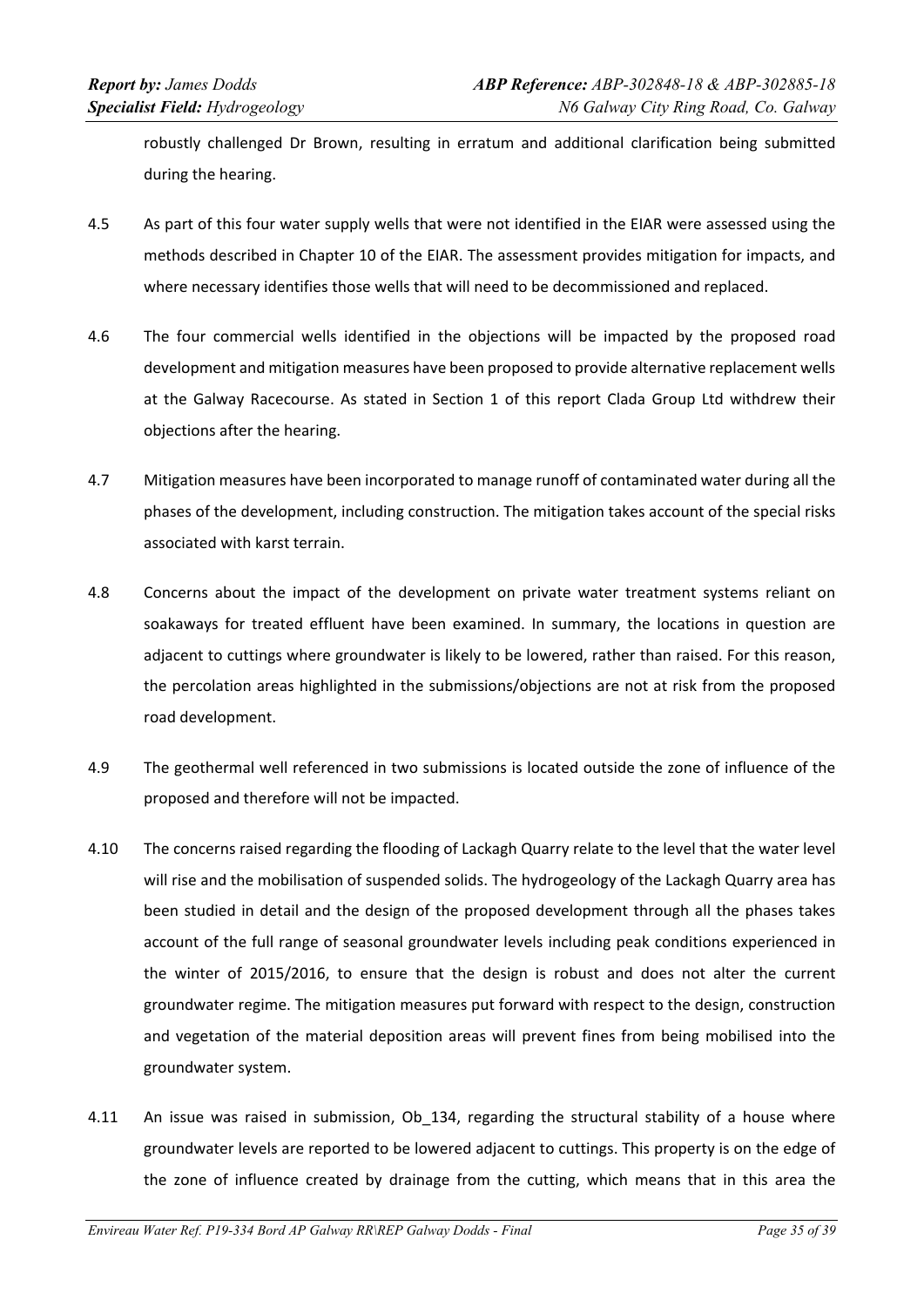groundwater levels may be reduced, but only by a very small amount. The risk of settlement is very low, but the developers have agreed that a property condition survey will be undertaken.

- 4.12 The Department of Culture, Heritage and the Gaeltacht raised a number of concerns regarding groundwater interaction between Lackagh Tunnel, Lough Corrib Fen 1 GWB and Lough Corrib cSAC and whether groundwater flow paths would change post construction.
- 4.13 The Department of Culture, Heritage and the Gaeltacht also raised concerns regarding potential impacts to Moycullen Bogs NHA.
- 4.14 In response to these concerns Dr Brown provided further clarity and a comprehensive explanation describing the interaction between groundwater and surface water at the European sites, including the Lough Corrib cSAC, and NHA sites, including the Moycullen Bogs NHA at Letteragh. These topics were also discussed at the oral hearing and I spoke independently to representatives of the Department. Concerns were raised by the Department about high permeability pathways in the granite that may connect cuttings in the road alignment with the NHA.
- 4.15 In summary, Coolagh Lakes are fed primarily from one significant groundwater spring, Western Coolagh Spring. The habitat around the periphery of Coolagh Lakes is identified as being water dependant, and as such the habitats at Coolagh Lakes are GWDTE. Robust mitigation measures have been designed so flows to Western Coolagh Spring are not affected during any phase of the development. Furthermore, karst specific measures incorporated into the construction design will ensure that groundwater flow paths will not change post-construction.
- 4.16 With respect to Moycullen Bogs NHA, all areas of the Moycullen Bogs NHA are in separate catchments or sub‐catchments to road cuttings for the proposed road development. Based on assessment of each cutting, the maximum drawdown reach will remain with its own sub-catchment extent and on this basis, the proposed road development will have no impact to the Moycullen Bogs NHA. The zone of influence calculations in the granite are robust and conservative and while high permeability fractures in the granite may occur, their extent and continuous permeability are highly likely to be restricted, and any transmission of ground water will as a result be very small in comparison to the overall water balance which is dominated by rainfall.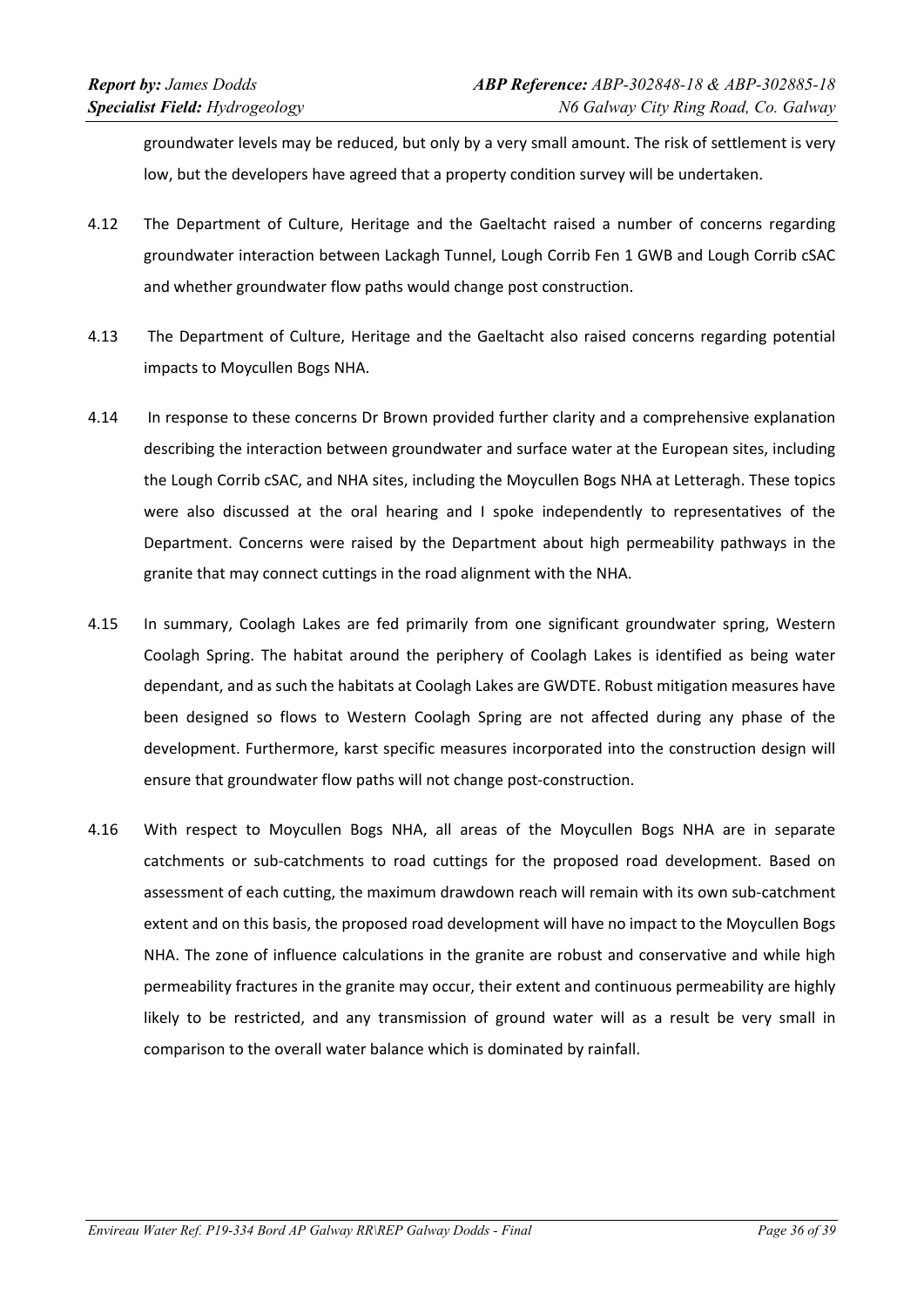# **5 OVERALL CONCLUSIONS**

- 5.1 In considering the documentation available to me, and the responses to questions posed at the Oral Hearing by myself and my colleagues, I draw the following overall conclusions.
- 5.2 The applicant and its advisors commissioned and undertook appropriate investigationsto adequately define the baseline hydrogeological conditions.
- 5.3 The applicant and its advisors used the results from the investigations and analysed and interpreted them appropriately to enable them to develop and present a robust conceptual model which demonstrates a sufficient understanding of the hydrogeological environment, to allow potential impacts to have been evaluated, and reduced to an appropriate level through the design of construction and operation of the scheme and its associated mitigation measures.
- 5.4 Based on the conceptual model, the applicant and its advisors have provided sufficient analysis to rule out any potential impacts derived from changes of water quantity and quality on the integrity/conservation objectives of Natura 2000 sites including the River Corrib, GWDTEs and including consideration of any supporting aquatic habitats outside the Natura 2000 sites, such as Coolagh Lakes, beyond all reasonable scientific doubt.
- 5.5 In the case of non‐Natura 2000 sites, the baseline conditions and potential impacts are adequately described and the mitigation proposals put forward are justifiable and reasonable.
- 5.6 Taking account of the design of the scheme and the proposed mitigation, there are no residual risks that would be sufficient to undermine the conservation objectives of the River Corrib and associated lakes, or any other GWDTE in the cSAC or surrounding area.
- 5.7 The applicant was correct to screen out all but the Lough Corrib and Galway Bay Natura 2000 sites in the Appropriate Assessment, and there are not any other impact pathways that should have been considered.
- 5.8 With respect to the bird populations using Galway Bay and Lough Corrib SPAs, there will not be a significant impact on water quality or quantity in Ballindooley Lough and/or Moycollen Bogs, or other wet habitats such as wet heath.
- 5.9 In my professional opinion, the comments and objections raised by the public, companies and the Department of Culture, Heritage and the Gaeltacht have been considered and answered in detail and fully.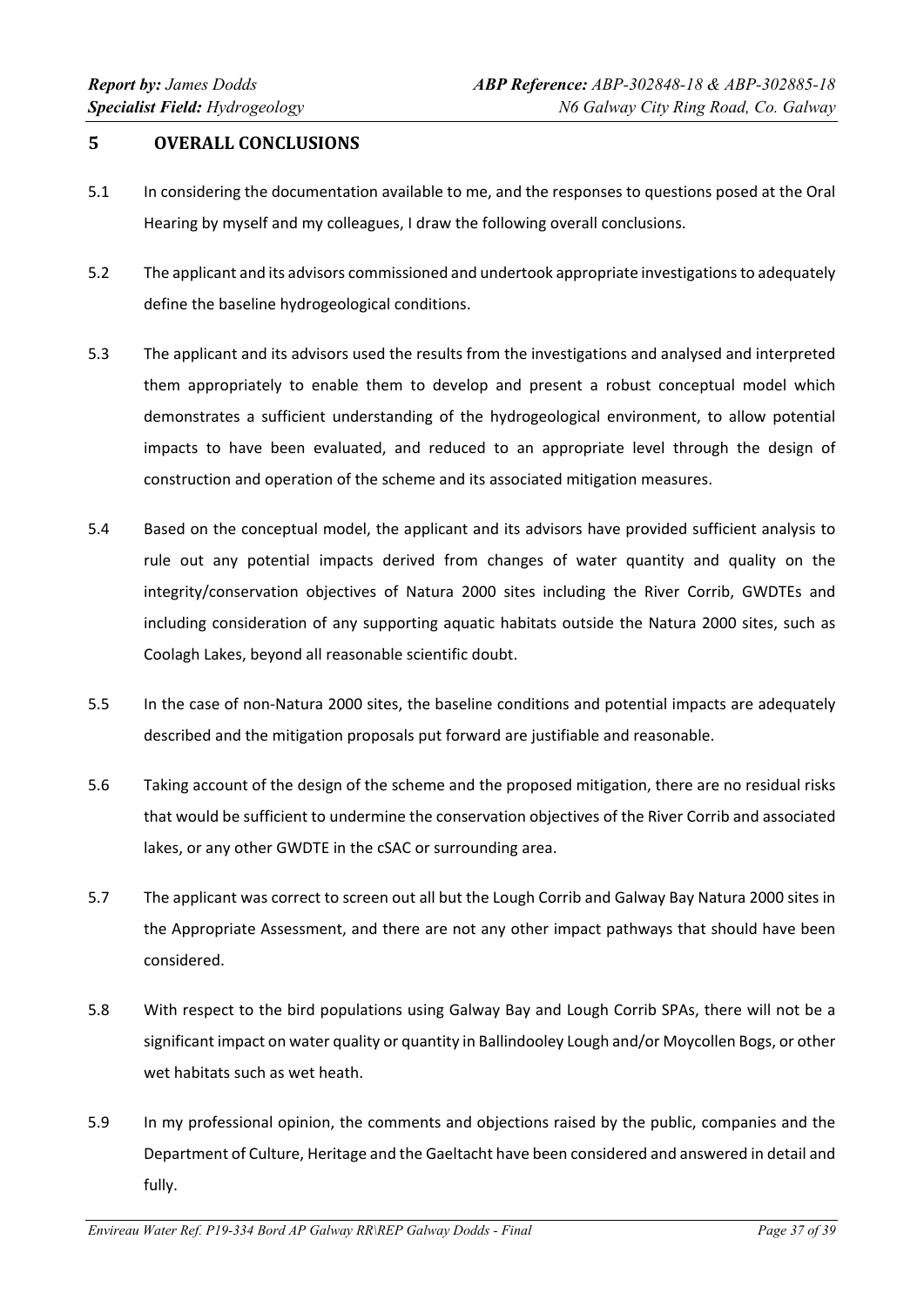- 5.10 An important part of the protection of both the Natura 2000 sites and other receptors is the implementation of the CEMP and associated SECP and Karst Protocol, to a very high standard; together with the continuous maintenance of the drainage systems, wetland treatment and soakaway areas, in perpetuity. Failure to do either of these could result in an unacceptable impact.
- 5.11 It is my considered view that with respect to hydrogeology and following the implementation of the mitigation measures prescribed in the design the proposed road development will not, by itself or in combination with other plans or projects, have any adverse effect on the integrity of any European sites in view of their conservation objectives and there is no reasonable scientific doubt as to that conclusion. On that basis and subject to other aspects outside my area of expertise, my recommendation would be to approve the planning application.